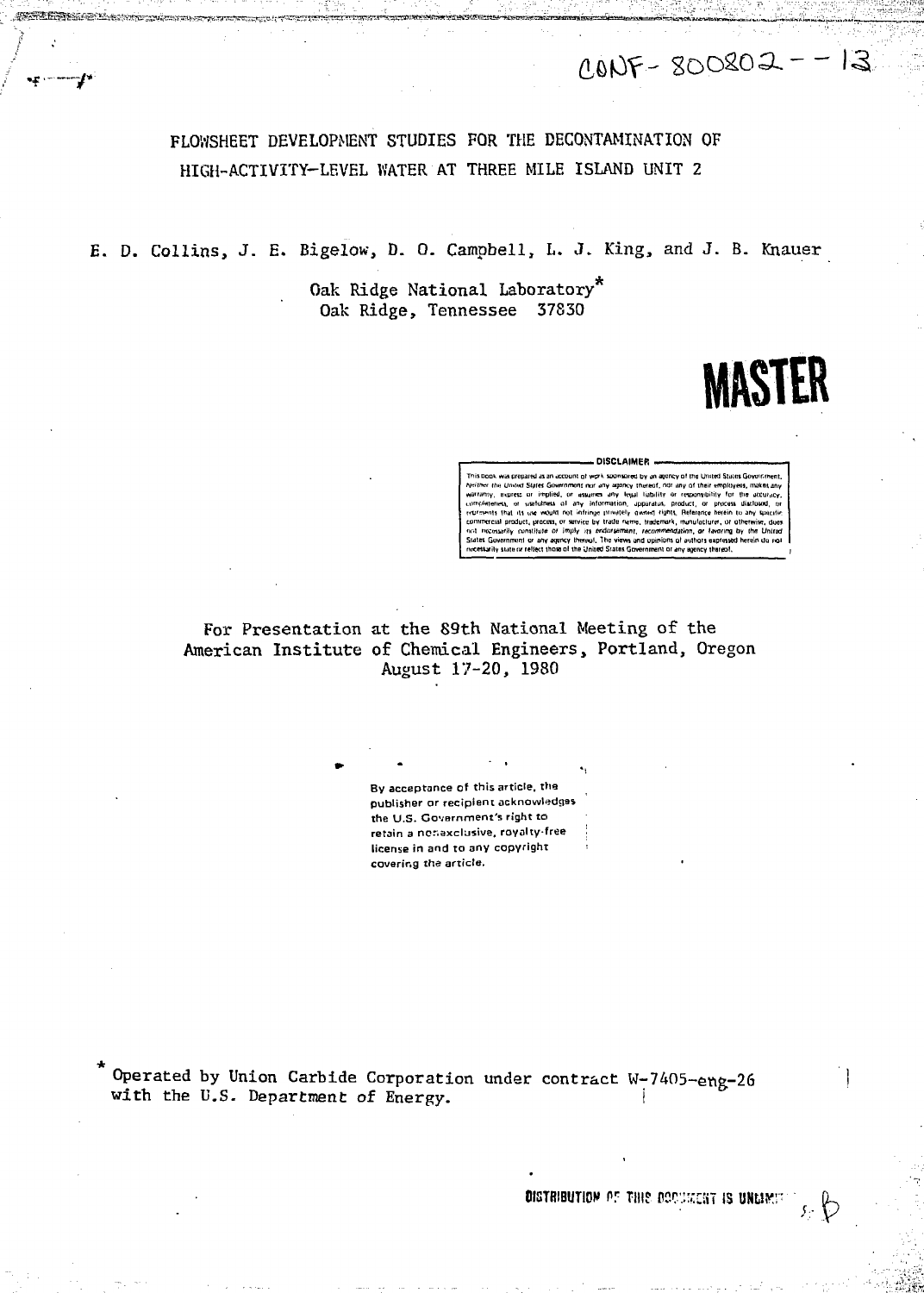## FLOWSHEET DEVELOPMENT STUDIES FOR THE DECONTAMINATION OF HIGH-ACTIVITY-LEVEL WATER AT THREE MILE ISLAND UNIT 2

E. D. Collins, J. E. Bigelow, D. 0. Campbell, L. J. King, and J. B. Knauer

#### ABSTRACT

Several chemical processing flowsheets were considered for the decontamination of high-activity-level water at the Three Mile Island (TMI) Unit 2. A zeolite ion exchange process was evaluated and recommended for absorption of the bulk of the highly radioactive cesium and strontium. Standard organic ion-exchange resins were selected to remove the remaining traces of radioactive nuclides (except tritium which cannot be removed by any practical process). Process conditions were evaluated using both synthetic, tracer-level solutions and samples of actual, high-activity level water from TMI Unit 2.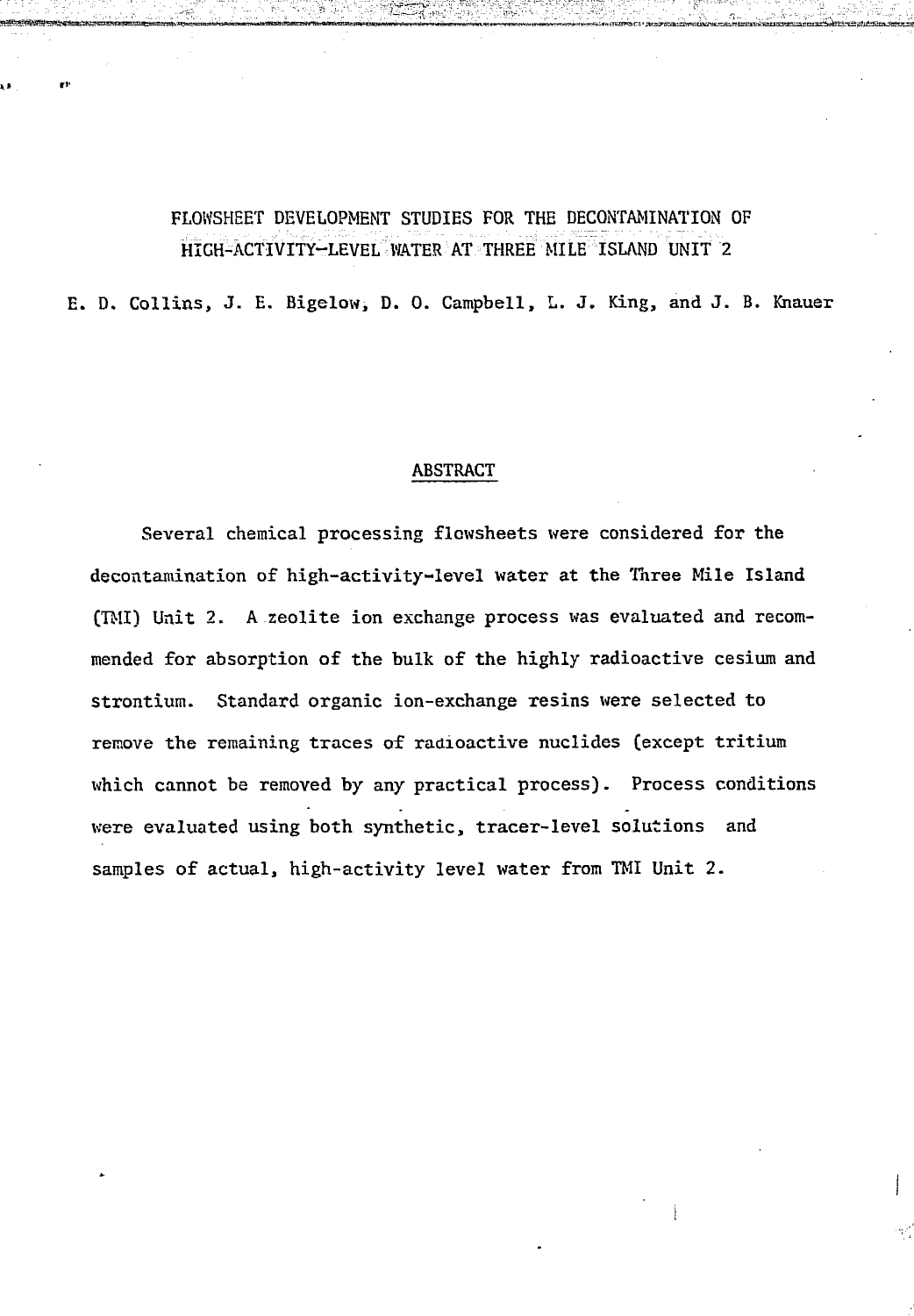FLOWSHEET DEVELOPMENT STUDIES FOR THE DECONTAMINATION OF HIGH-ACTIVITY LEVEL WATER AT THREE MILE ISLAND UNIT 2

 $\cdot$ 

E. D. Collins, J. E. Bigelow, D. 0. Campbell, L. J. King, and J. B. Knauer

Approximately 3000  $m<sup>3</sup>$  of water were contaminated with relatively large amounts of radioactive materials during the accident at the Three Mile Island (TMI) Unit 2 Nuclear Power Station in March 1979. The largest por-3 tion of this high-activity level water (HALW), about 2650 m , spilled onto the floor of the Reactor Containment Building and collected there. However, the 340  $m<sup>3</sup>$  of circulating cooling water in the closed-loop Reactor Primary Coolant System (RCS) also remains highly contaminated. The fiist of several samples of the RCS was obtained within a few days after the accident but the larger quantity in the Containment Building floor could not be sampled until an access probe was installed about five months later. Several of the samples were sent to Oak Ridge National Laboratory (ORNL) for chemical and radiochemical analyses. A team of chemists and chemical engineers at ORNL, in conjunction with the Technical Advisory Group to the TMI-2 Recovery Staff of General Public Utilities Company (CPU), evaluated potential flowsheets for decontamination of the HALW and recommended a clarification—zeolite ion exchange process. A processing system was designed by Allied General Nuclear Services (AGNS) for Chem-Nuclear Systems, Inc. (CNSI), the prime contractor for fabrication, installation, and operation of the process equipment. The processing facility, which is called the Submerged Demineralizer System (SDS), is being installed in one of the spent-fuel handling pools at TMI.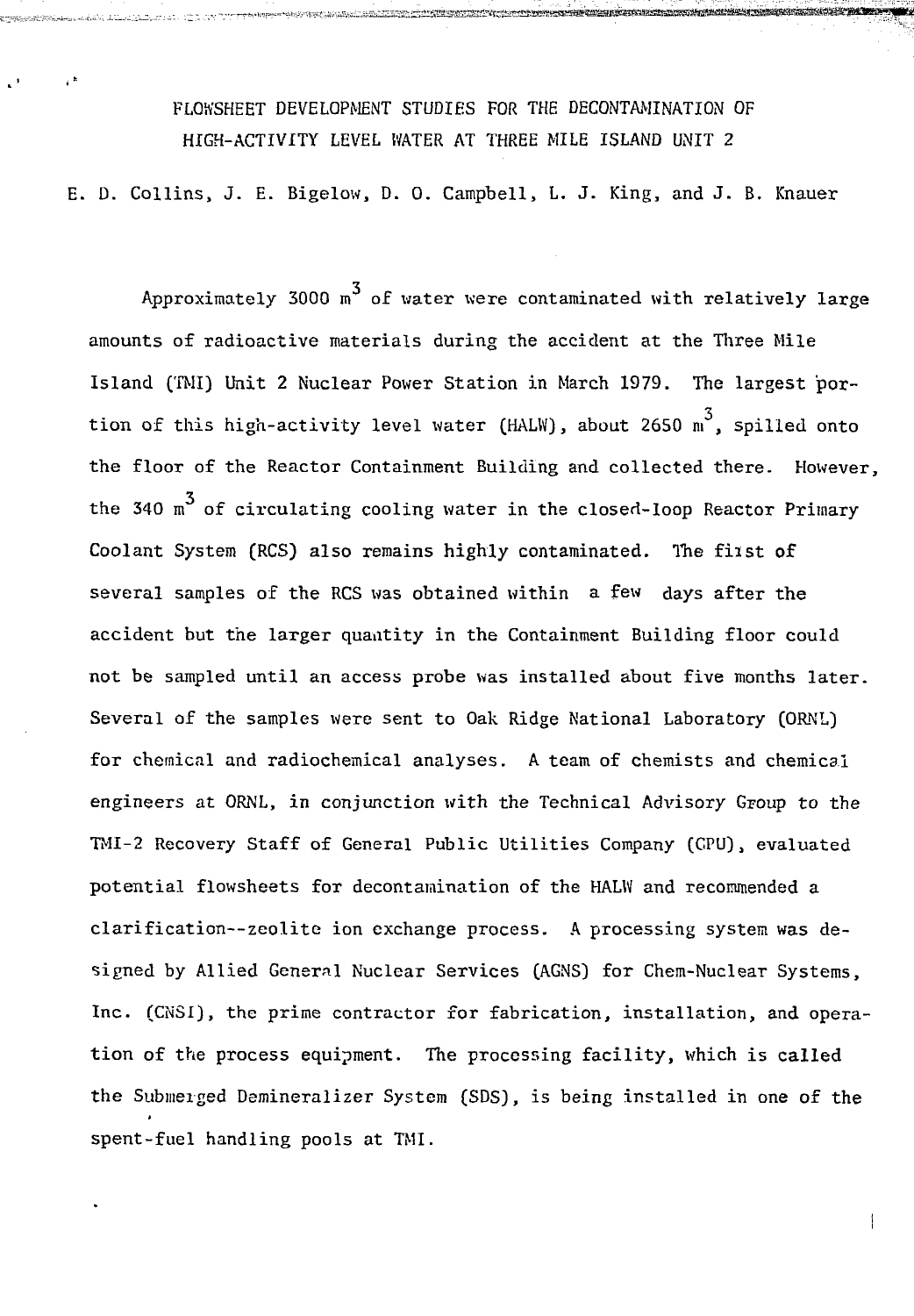#### Analyses of the Contaminated Waters

The most important chemical and radiochemical components, the total amount present, and the concentrations in each body of water, are listed in Table 1. The total amount present is about 100 times that generated annualy at ill nuclear power stations in the United States. However, both the total amount and the concentrations are several orders of magnitude lower than would be typical at fuel reprocessing plants.

\*\*\*\*\*\*\*\*\*\*\*\*\*\*\*\*\*\*

Both waters contain sodium borate and boric acid; the pH is 8.2 in the RCS water and 8.6 in the Containment Building water. Of the radionuclides now present,  $^{137}$ Cs and  $^{90}$ Sr will require the greatest amount of decontamination to reach limits specified by 10CFR20, Appendix B, Table II, Column 2. Although these limits do not represent specifications for discharge from TMI-2, they do indicate the relative hazards of the radionuclides and axe useful for estimating the degree of decontamination required. (The degree of decontamination is expressed herein as the decontamination factor, or DF, which is the ratio of the concentration of a particular nuclide in the process feed solution to its concentration in the product solution.) In the case of decontaminated water from TMI, special NRC approval will be required for final disposition. Since an approved method has not been chosen, the utility is building tanks which will be used for on-site storage of the decontaminated water for an indefinite period.

In addition to cesium and strontium, one of the important radioactive contaminants present in the waters is tritium (half-life =  $12.3$  y). This heavy isotope of hydrogen is present as tritiated water in concentrations that are minute but are still slightly more than the 10CFR20 limits.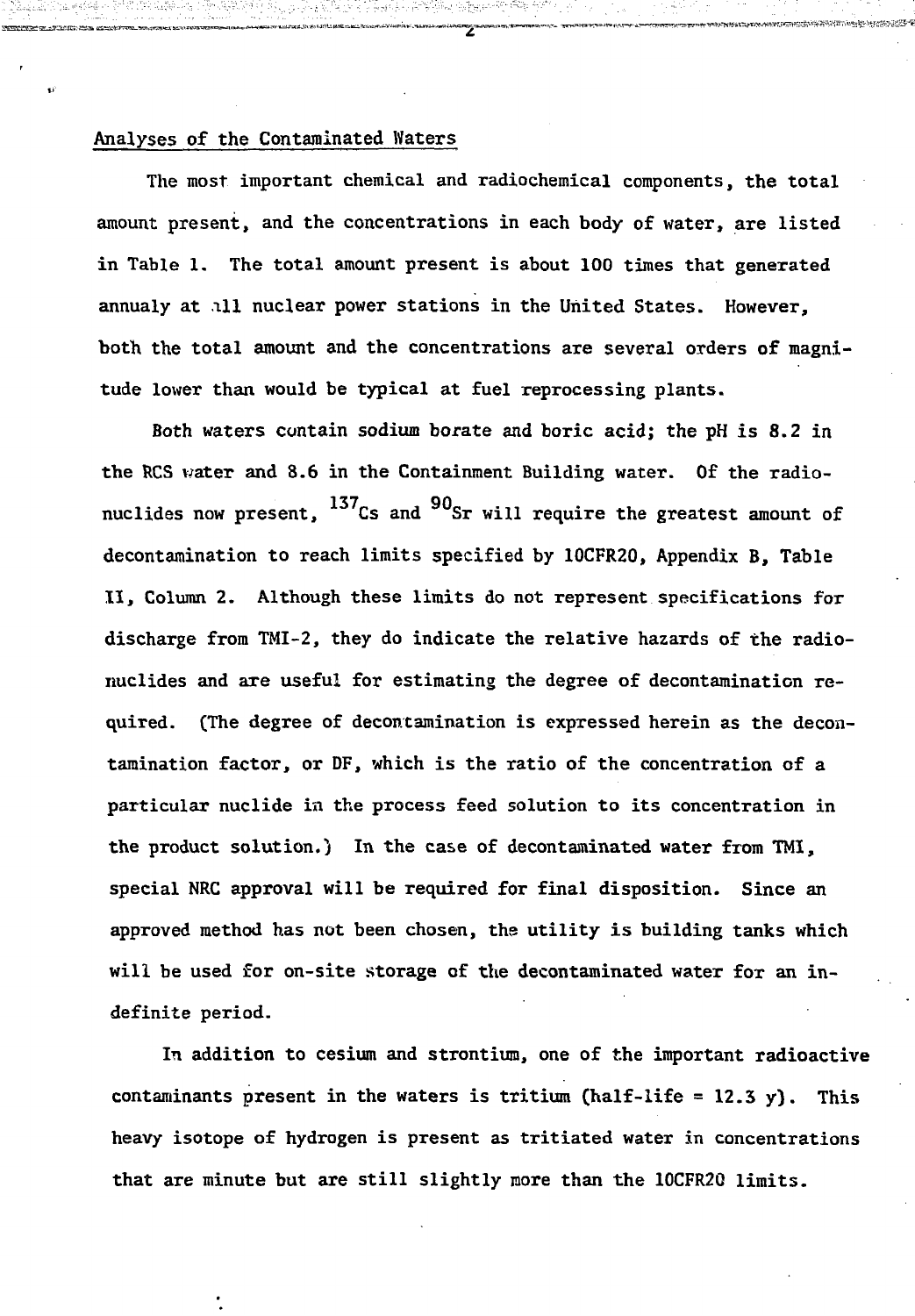### TABLE 1. CONTAMINATED WATER COMPOSITION

(Values are corrected for radioactive decay to July 1, 1980)

|                           |                    | Reactor<br>Coolant<br>System     | Containment<br>Building<br>Water |                                              | Total<br>Present            |  |
|---------------------------|--------------------|----------------------------------|----------------------------------|----------------------------------------------|-----------------------------|--|
| Volume                    |                    | 340 $m^3$                        | 2650 m <sup>3</sup>              | 3000 $m^3$                                   |                             |  |
| Sodium                    |                    | 1350 mg/1                        | 1200 mg/1                        |                                              | 3600 kg                     |  |
| Boron                     |                    | 3870 mg/1                        | 2000 mg/1                        |                                              | 38000 kg<br>(as $H_5B0_5$ ) |  |
| Cesium                    |                    | $8 \text{ mg}/1$                 | $0.8$ mg/1                       |                                              | 4.8 kg                      |  |
| Strontium                 | $0.5$ mg/1         |                                  | $0.1$ mg/1                       | $0.4$ kg                                     |                             |  |
| Nuclide                   | Conc.,<br>MBq<br>L | Relative<br>Ingestion<br>Hazarda | Conc.,<br>MBq<br>L               | Relative<br>Ingestion<br>Hazard <sup>a</sup> | Total,<br>TBq               |  |
| $\mathbf{3}_{\mathrm{H}}$ | 6.3                | 60                               | 37                               | 300                                          | 100                         |  |
| $^{89}\rm{Sr}$            | 190 <sup>b</sup>   | 2,000,000                        | 20                               | 200,000                                      | 120                         |  |
| $^{90}\rm{Sr}$            | 930 <sup>b</sup>   | 80,009,000                       | 85                               | 8,000,000                                    | 540                         |  |
| $^{106}\mathrm{Ru}$       | 3.7                | 10,000                           | 0.07                             | 200                                          | 1.4                         |  |
| $^{125}\!{\rm Sb}$        | 0.4                | 100                              | 0.74                             | 200                                          | 2.1                         |  |
| $134$ <sub>Cs</sub>       | 370                | 1,000,000                        | 970                              | 3,000,000                                    | 2,700                       |  |
| $^{137}\!\mathrm{Cs}$     | 2100               | 3,000,000                        | 5800                             | 8,000,000                                    | 15,400                      |  |
| $144$ Ce                  | 1.1                | 2,000                            | 0.02                             | 50                                           | 0.4                         |  |

Expressed as multiples of limits of 10CFR20, Appendix B, Table II, Column 2. Values vary, probably because of precipitation.

 ${\bf 3}$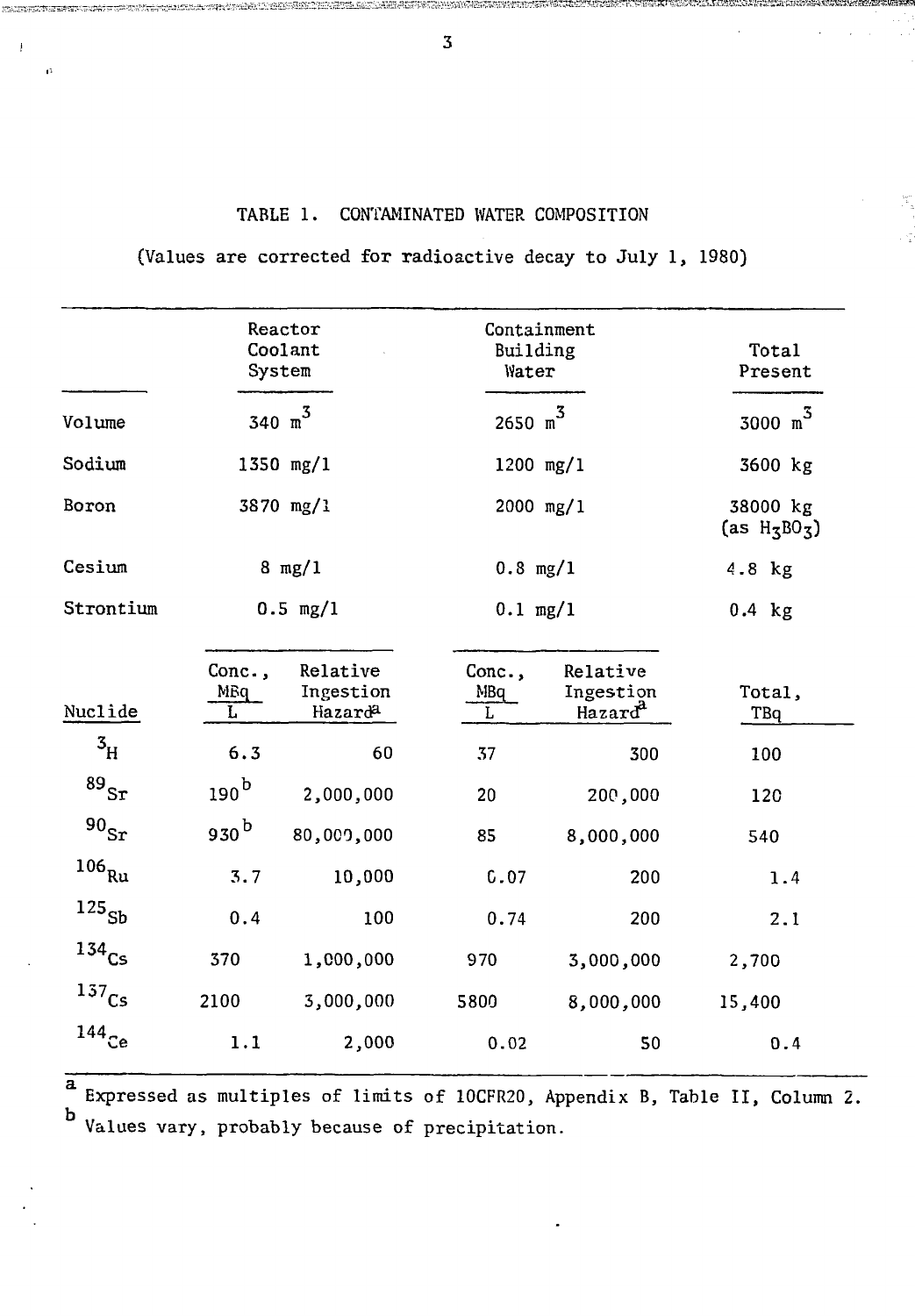The tritium cannot be removed by any current practical process but can be handled easily by dilution with uncontaminated water after the other radioactive materials have been removed.

The radiocesium isotopes in both bodies of contaminated water are by far the predominant sources of gamma activity. Until the cesium concentrations have been reduced by several orders of magnitude, the decontamination process equipment must be both shielded and operated remotely to prevent excessive exposure to operating personnel.

The concentration of  $^{90}$ Sr in the RCS water increased from 15 to 450 MBq/L during the first month following the accident and has increased further to about 1000 MBq/L.<sup>1</sup> This behavior is in contrast to the concentrations of cesium and tritium which have decreased in a manner consistent with observed leakage rates of the contaminated water from the RCS (and with dilution by makeup water). The increased strontium concentration may have been due to continued leaching of exposed fuel, but, more likely, it has been caused by redissolution of a precipitated strontium form, such as strontium sulfate. Whatever the cause, the practical implication is that additional strontium may be dissolved during the decontamination process.

A significant concentration of strontium has been found in an insoluble form in samples of water taken from the bottom of the Containment Building. In each sample, the concentration of solids in the slurry (liquid plus solids) was about 0.5% by volume, as determined by centrifugation; however, both the amount and nature of the solid material in the slurry sample may be non-representative of the total solids within the building since the sample could be taken from only one location. The key chemical and radiochemical constituents in the solids are listed in Table 2. Also, Table 2

 $\overline{\mathbf{4}}$ 

t™. jft w\_i?«5T<sup>r</sup>

iSWWSifiW.'AJ JAMA PERSEKA JI JAMA DI MINI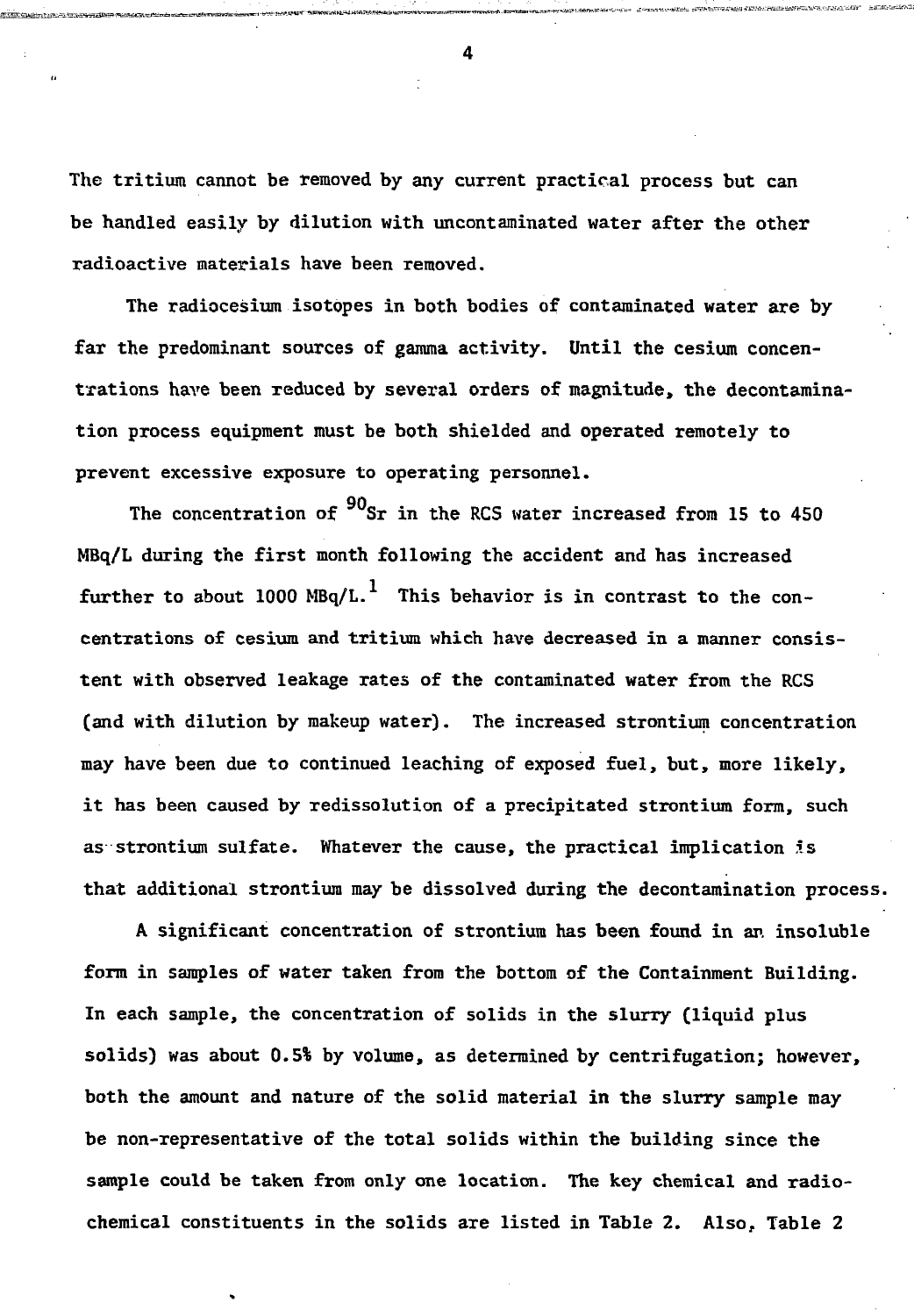| Chemical<br>Element | Conc.,<br>mg/L<br>Solids | Percent<br>Insoluble <sup>a</sup> | Radioactive<br>Nuclide | Conc.,<br>$MBq/L$ <sub>b</sub><br>Solids | Percent<br>Insoluble <sup>a</sup> |
|---------------------|--------------------------|-----------------------------------|------------------------|------------------------------------------|-----------------------------------|
| Copper              | 7500                     | 99                                | 90 <sub>ST</sub>       | 1400                                     | 8                                 |
| Nickel              | 2500                     | ≥98                               | $^{89}\rm{Sr}$         | 320                                      | 8                                 |
| Aluminum            | 1450                     | 88                                | $137$ <sub>Cs</sub>    | 170                                      | 0.04                              |
| Iron                | 850                      | 81                                | $^{125}\!$ Sb          | 54                                       | 28                                |
| Silicon             | 650                      | 10                                | $144$ Ce               | 50                                       | 93                                |
| Calcium             | 450                      | 7                                 | $134$ Cs               | 30                                       | 0.04                              |
| Zinc                | 400                      | $-87$                             | $106$ Ru               | 28                                       | 66                                |
| Chlorine            | 400                      | 10                                | 95 <sub>Nb</sub>       | 5.2                                      | 97                                |
| Magnesium           | 150                      | 10                                | 60 <sub>Co</sub>       | 2.7                                      | 88                                |
| Sulfur              | 100                      | $\mathbf c$                       | $103$ <sub>Ru</sub>    | 0.37                                     | 66                                |

## TABLE 2. SOLIDS IN CONTAINMENT BUILDING WATER

Percentage of element or nuclide in total sample (liquid plus solid) that is insoluble. Calculation based on solids content of 0.5% (vol.) in sample, as determined by centrifugation.

b<br>Concentration on July 1, 1980.

 $c$ Not measured in water.

 $\mathbf{A}^{\mathbf{r}}$ 

 $\overline{5}$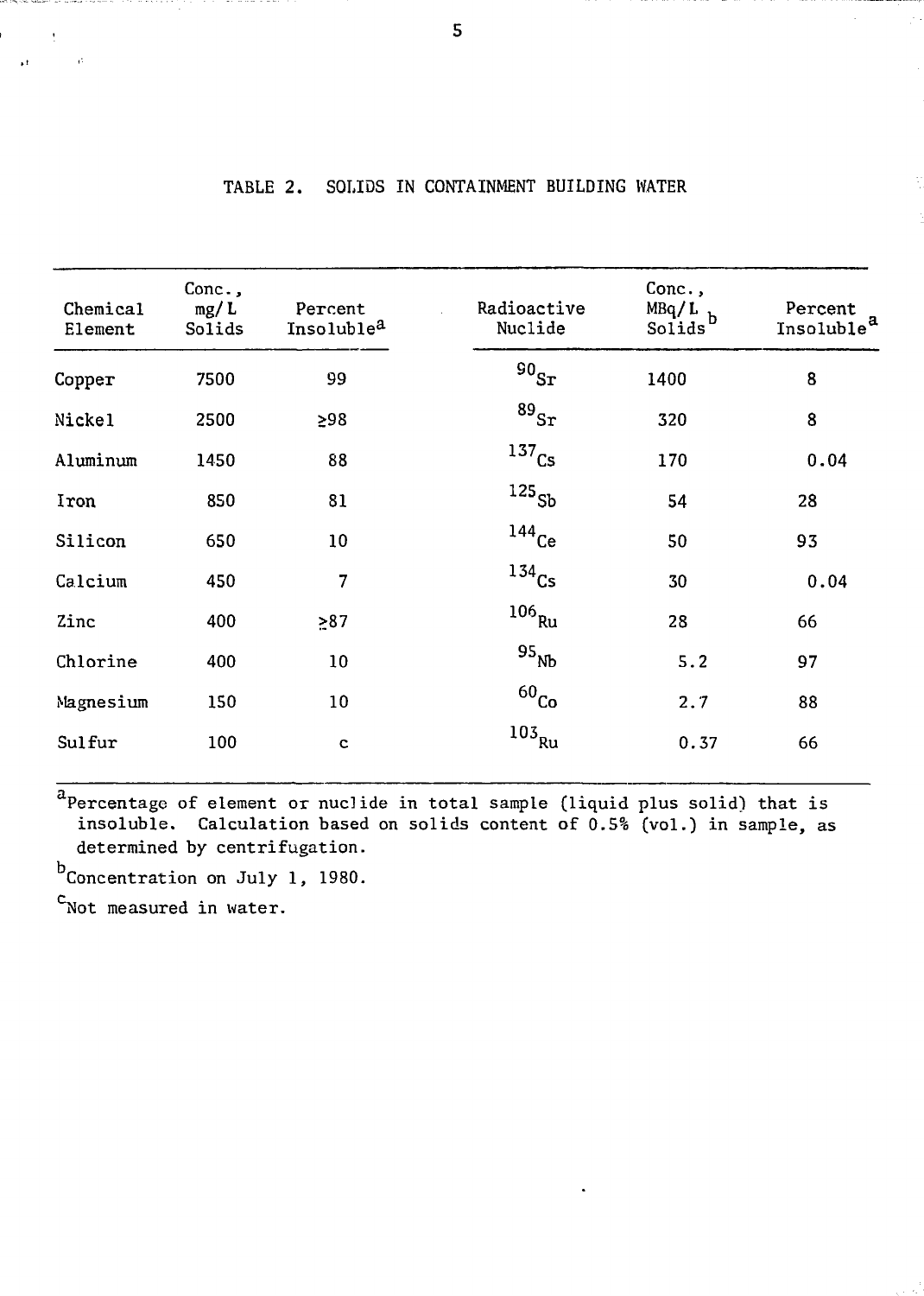shows the calculated percentage of each element and nuclide in the total sample (liquid and solid) that was insoluble. Although the strontium was the predominant radionuclide in the solids, 92% of the total strontium in the sample was in the liquid phase. Essentially all of the cesium was in the liquid phase. Thus, even if these solids are dissolved during the decontamination process, the total amount of radioactive materials in the water should not be increased significantly.

#### Process Flowsheet Considerations

A.

All processes considered for concentration of the radioactive nuclides and decontamination of the excess water have included ion exchange or evaporation or combinations of both. Clarification of the contaminated water by means of filtration has been considered in all cases. Several of the process flowsheets initially considered are illustrated in Fig. 1 and are compared on the basis of the estimated volume of waste concentrates that would be generated. In general, the flowsheets that would generate the smaller volumes of waste are those that would allow selective removal of the radioactive contaminants while leaving the predominant solutes, boron and sodium, in the decontaminated water. In addition to the volumes of waste, potential operating and maintenance problems were considered in the selection of an appropriate process.

The first flowsheet illustrated in Fig. 1 is that of a conventional ion exchange process such as that used for decontamination of low activity level water during normal operation at nuclear power stations. Processes of this type are designed to sorb both anionir. and cationic contaminants; depending on the forms of the resins used, the process can be designed to totally demineralize the water or to sorb only the radioactive contaminants.

6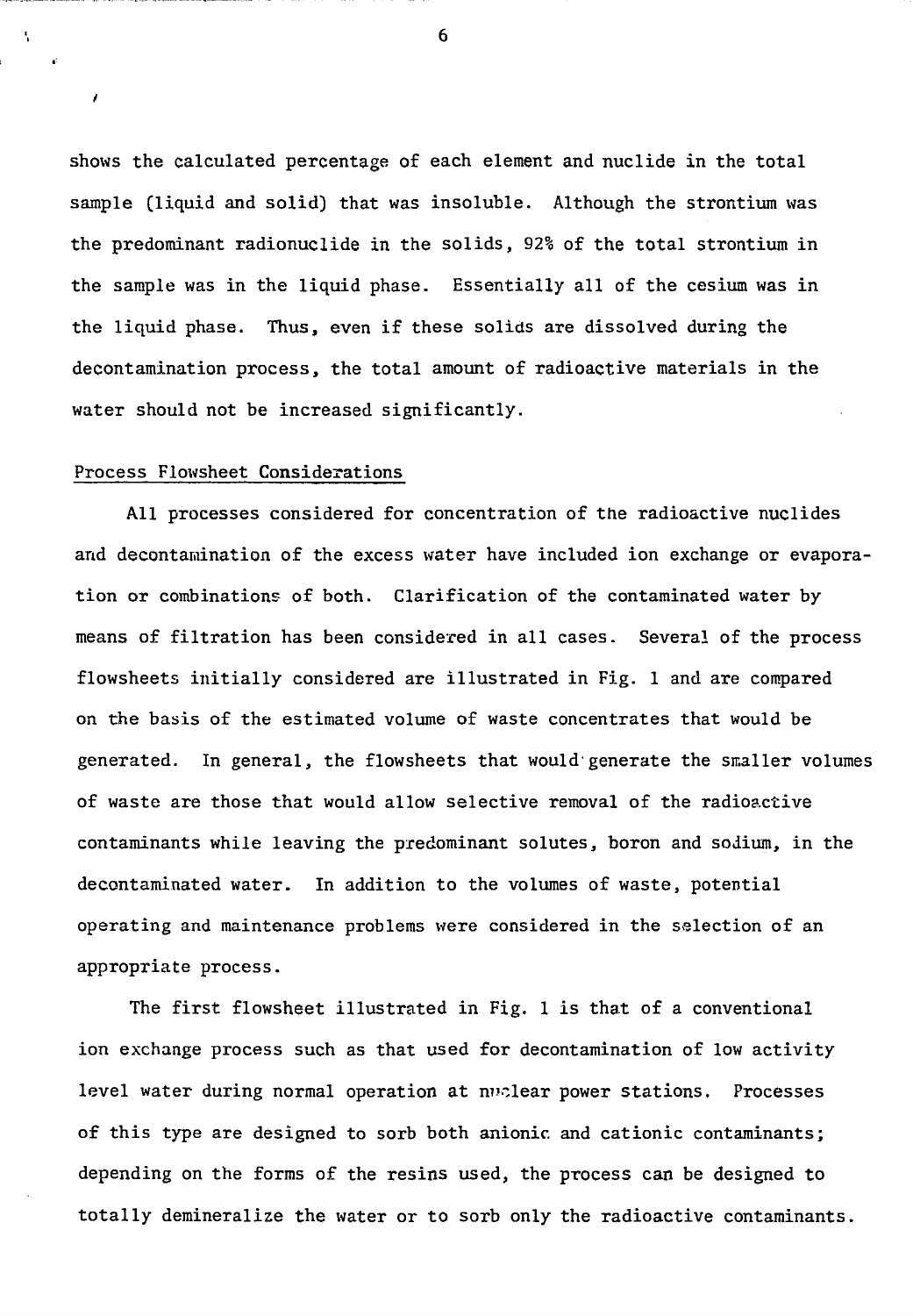

**FIG. 1. PROCESS FLOWSHEETS CONSIDERED FOR DECONTAMINATION OF HIGH ACTIVITY LEVEL WATER.**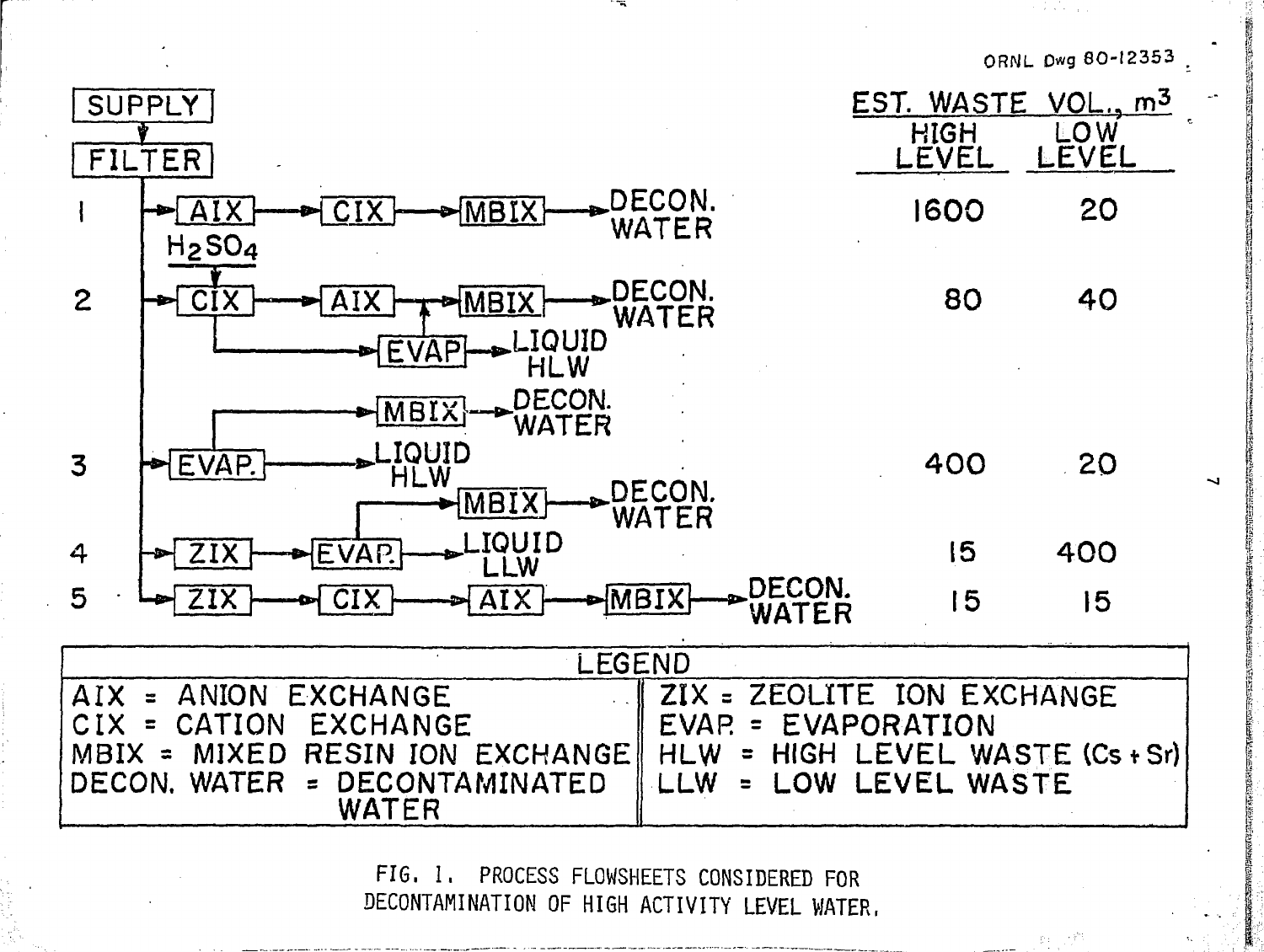For the special case of decontaminating the HALW at TMI, even the selective sorption of only the radioactive contaminants would generate the relatively large volume of high-activity-level waste shown if organic-based resins are used. The use of large volumes of resin would be necessary to keep the concentrations of sorbed, radiation-emitting nuclides sufficiently low to prevent excessive radiation damage to the resin. Degradation of the resins could interfere with subsequent resin transfer, solidification, and storage operations. In radiochemical processing, resin damage has been observed at integrated doses above 0.1 MGy (10<sup>7</sup> rads) for anionic resins and 1 MGy (10<sup>8</sup> rads) for cationic resins.<sup>2</sup> For a maximum dose of 1 MGy and 1 MGy (10  $\mu$  mg/s) for cationic resins. For a maximum dose of 1  $\mu$  MGy (10  $\mu$  MGy) and 1  $\mu$ Q (10 rads), integrated over a 10-year period, the allowable loadings of 137Cs and  $90$ Sr are see and 13 TBq/m<sup>3</sup>. The average loading of resins in columns must be even lower if localized loading occurs as it usually does.

In the second flowsheet shown in Fig. 1, periodic removal of cesium and strontium from the cation exchange resin (by means of elution with sulfuric acid) would minimize the long-term radiation exposure and enable the use of a smaller volume of resin. The acid eluate solution, containing most of the sodium originally in the water as well as the highly radioactive cesium and strontium isotopes, would be concentrated by evaporation. The minimum volume obtainable would be limited by the sodium sulfate concentration which, in typical operations, can be increased to a maximum of about 22% (wt.). Experience at nuclear power stations has indicated that, in comparison to the operation of ion exchange columns, evaporators require more frequent maintenance. Since the maintenance of an evaporator containing highly radioactive materials probably would have to be done remotely, it would be significantly more difficult.

8

<sup>I</sup>X\*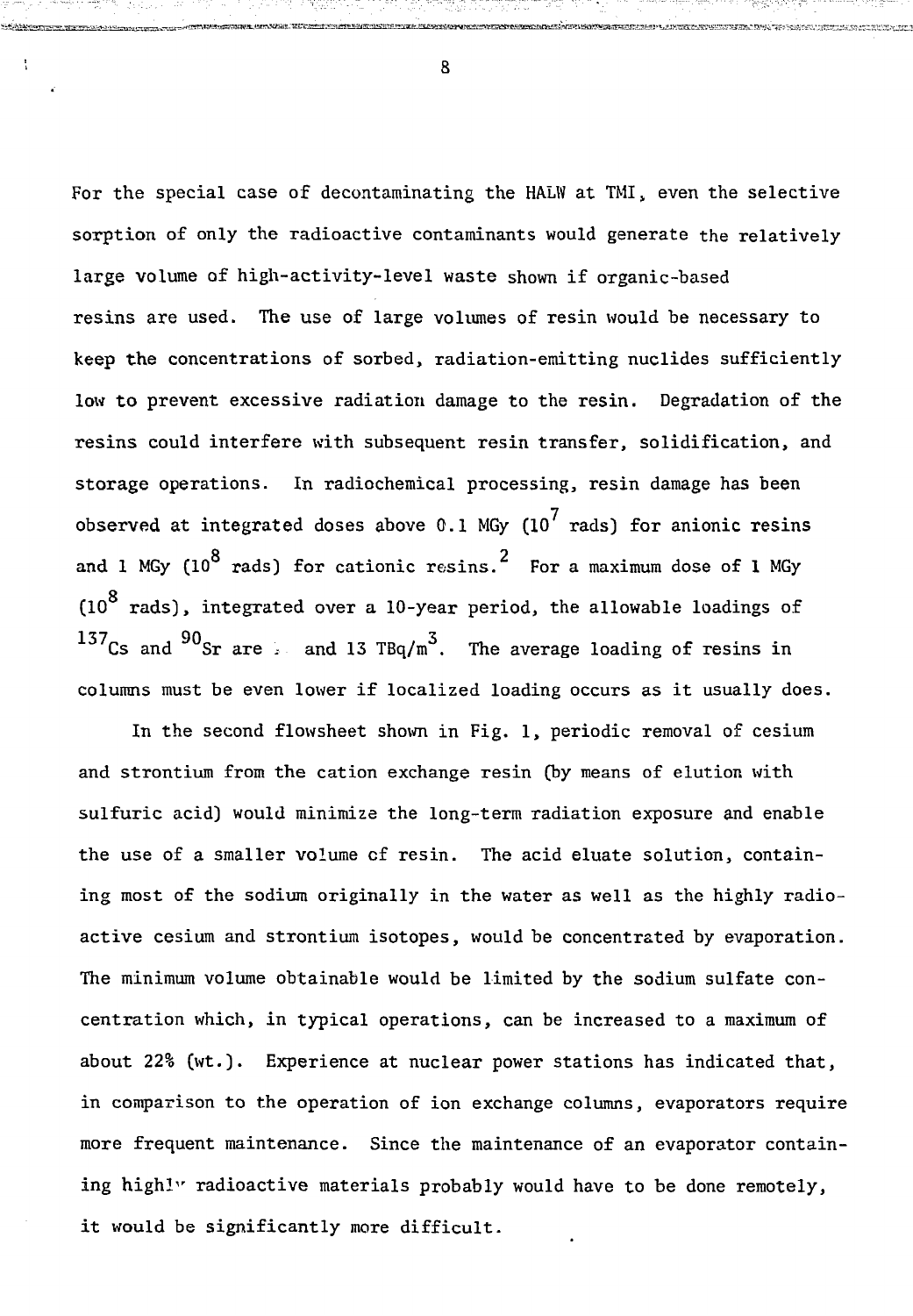The operating and maintenance problems would be even more severe if direct evaporation of the HALW were attempted, as illustrated in the third flowsheet shown in Fig. 1. In addition, a larger volume of high level waste would be generated because of the large amount (38,000 kg) of boric acid contained in the HALW and because the concentration of boric acid solutions is typically limited to about 6% to prevent plugging problems.

The fourth flowsheet illustrated in Fig. 1 would utilize zeolite ion exchange (ZIX) for sorption of the bulk of the highly radioactive cesium and strontium and evaporation for removal of all remaining radionuclides except tritium. Zeolite ion exchangers are known to have a much greater degree of stability than organic-based resins when exposed to radiation and have a high selectivity for cesium. Also, successful operations using ZIX are a matter of record; ZIX has been used on a large scale for removal of cesium from irradiated fuel storage pool water $^{\mathcal{3,4}}$  and for recovery of high concentrations of cesium from fuel reprocessing wastes. The evaporator that would be used in the fourth flowsheet would not contain the highly radioactive material; thus, its operation and maintenance should not be as difficult. The use of evaporation as a polishing step would provide effective decontamination of the water whereas the use of ion exchange processes for polishing could be ineffective if non-ionic species and colloids are present. A negative effect of the evaporation would be the production of the large volume of boric acid concentrate; however, in this case, the waste concentrate would contain only a small amount of radioactive material (less than 3 TBq).

The last flowsheet shown in Fig. 1 also would use zeolite ion exchange for removal of the bulk of the cesium and strontium but would use conventional

l  $\overline{9}$ 

**RESERVED BY A LIMIT AND RELEASE REPORT OF A LIMIT OF A LIMITED BY A LIMITED BY A LIMITED BY A LIMITED BY A LIM**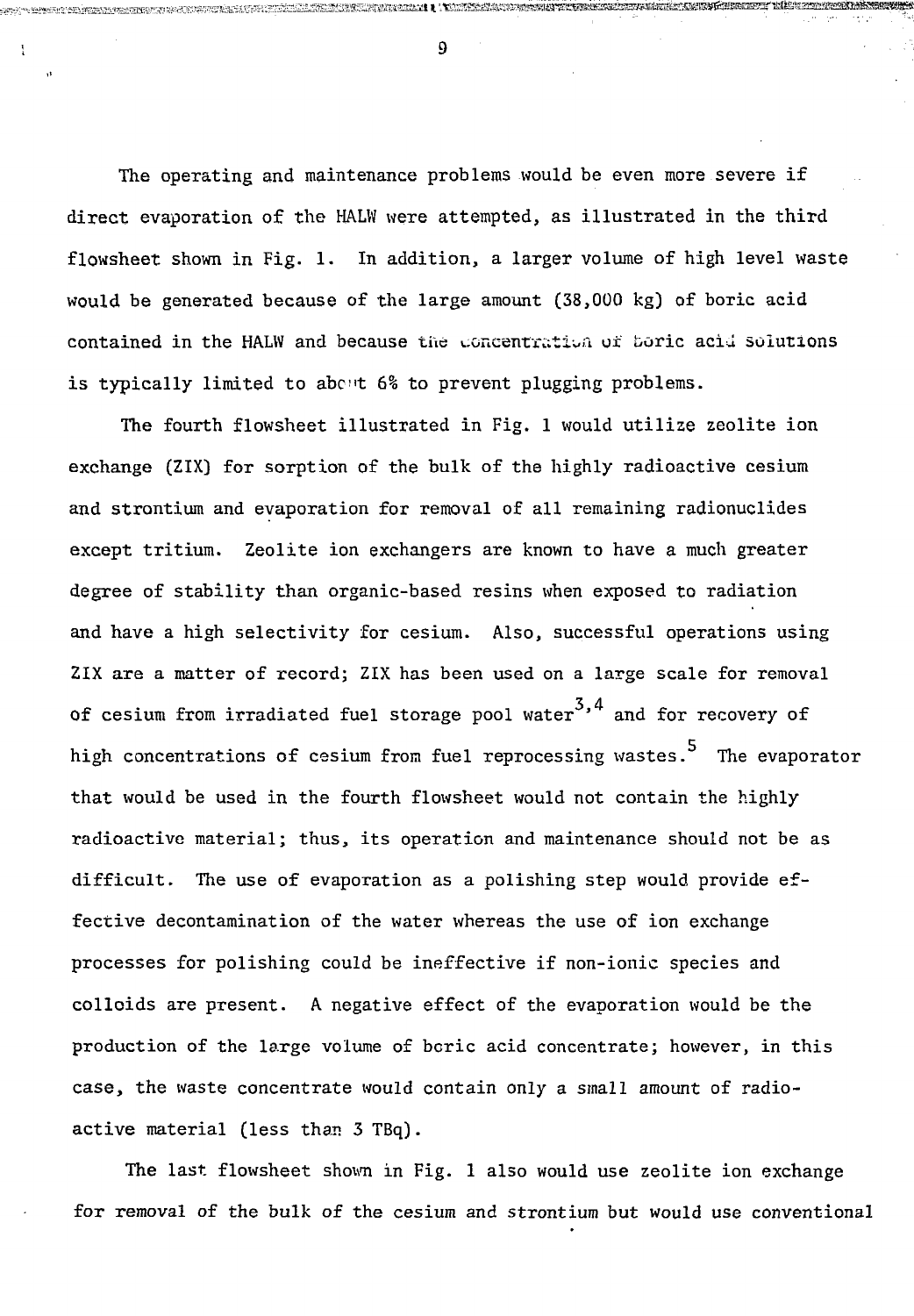organic-based resins for polishing. The latter step would be effective for decontaminating the water if non-ionic species and colloids are not present in significant concentrations. Overall, this process would generate the lowest volume of waste concentrates. It is this flowsheet that, subsequently, was selected for use at TMI.

#### Process Development, Selection, and Evaluation

Because of the desire to expedite the process design and equipment fabrication, an early process selection was made on the basis of the considerations described and the results of a few tests that could be made with the small volume of RCS water that was available. Distribution coefficients  $(K_A)$  between RCS water and selected absorbents were measured and small-scale column tests (2-mL volume of sorbent) were made, using synthetic solutions traced with either  $^{89}\rm{Sr}$  or  $^{137}\rm{Cs}$ , to compare the loading performance of the various sorbents of interest and to indicate the effects of some of the process variables. Many of the column tests were made with a synthetic solution that contained  $4000$  mg/L of sodium because this was the calculated composition for the Containment Building Water (CBW); later, when the CBW was sampled, the sodium concentration was found to be only 1200 mg/L. Nevertheless, the column test results were useful for comparative purposes.

The results of the distribution measurements for the RCS water are shown in Table 3 and the results of the small column loading tests are shown in Figs. 2-4. The  $K_A$  measurements listed in Table 3 and the breakthrough curves shown in Fig 2 indicate the superiority of the zeolites, especially Ionsiv IE-95 (manufactured by Union Carbide Corp., Linde Division, and formerly called AW-500) and Zeolon-900 (manufactured by Norton Company,

10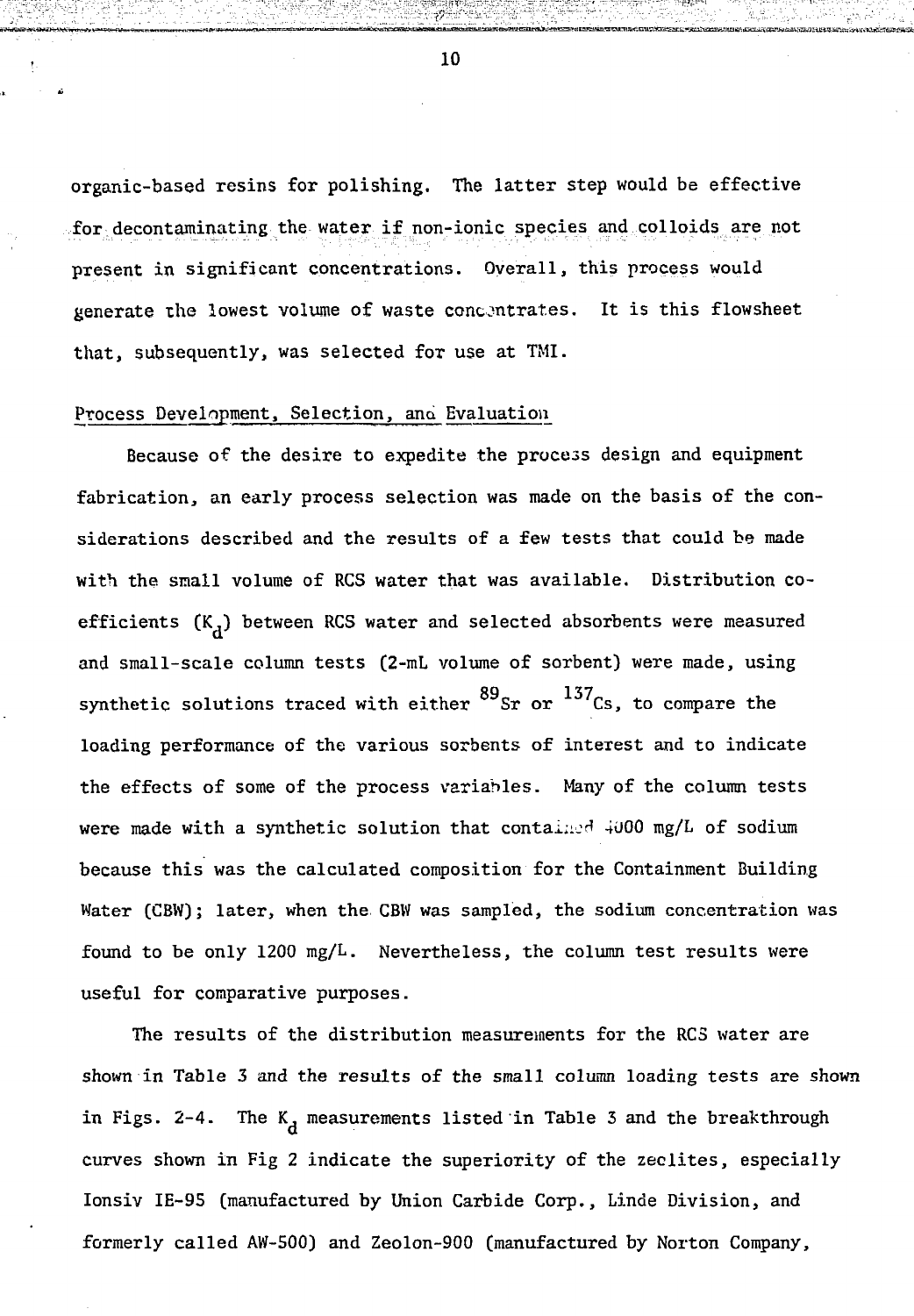#### DISTRIBUTION COEFFICIENTS  $(K_d)$  for reactor COOLANT TABLE 3. WATER USING VARIOUS ABSORBENTS

## (Reactor coolant water contained 960 mg/L sodium)

|                    | $S_{r}$ $K_{d}$ |                |                 | $\mathsf{c}_{\mathsf{s}}$ $\mathsf{k}_{\mathsf{d}}$ |                |                 |             | Phase            |
|--------------------|-----------------|----------------|-----------------|-----------------------------------------------------|----------------|-----------------|-------------|------------------|
| Exchanger          | 5 min           | 2 <sub>h</sub> | Second<br>Stage | 5 min                                               | 2 <sub>h</sub> | Second<br>Stage | Final<br>pH | Ratio,<br>(mL/g) |
| Nalco HCR-S        | 50              | 230            | 20              | 3700                                                | 8700           | >330            | 3.6         | 27               |
| Amberlite IR-200   | 120             | 290            | 28              | 85                                                  | 200            | 250             | 8.3         | 71               |
| $Zeolon-900$       | ∿0              | 50             | 39              | 280                                                 | 1800           | 1400            |             | 144              |
| lonsiv IE-95       | v <sub>2</sub>  | 100            | $\blacksquare$  | 180                                                 | 1300           | $\blacksquare$  |             | 136              |
| Clinoptilolite     | 22              | 96             | 130             | 135                                                 | 990            | 3000            | 8.6         | 67               |
| Durasil Glass      | 96              | 250            | 54              | 160                                                 | 440            | 400             | 8.6         | 68               |
| Activated Charcoal | 20              | 50             | 60              | $\bf{0}$                                            | 0.7            | $\mathbf{2}$    | 8.7         | 42               |

III. KATI DESERA INDUSTRIBUTIO GENE

ernes annuel des architectural annu l'Iris

ter alle de la component de la component de la component de la component de la component de la component de la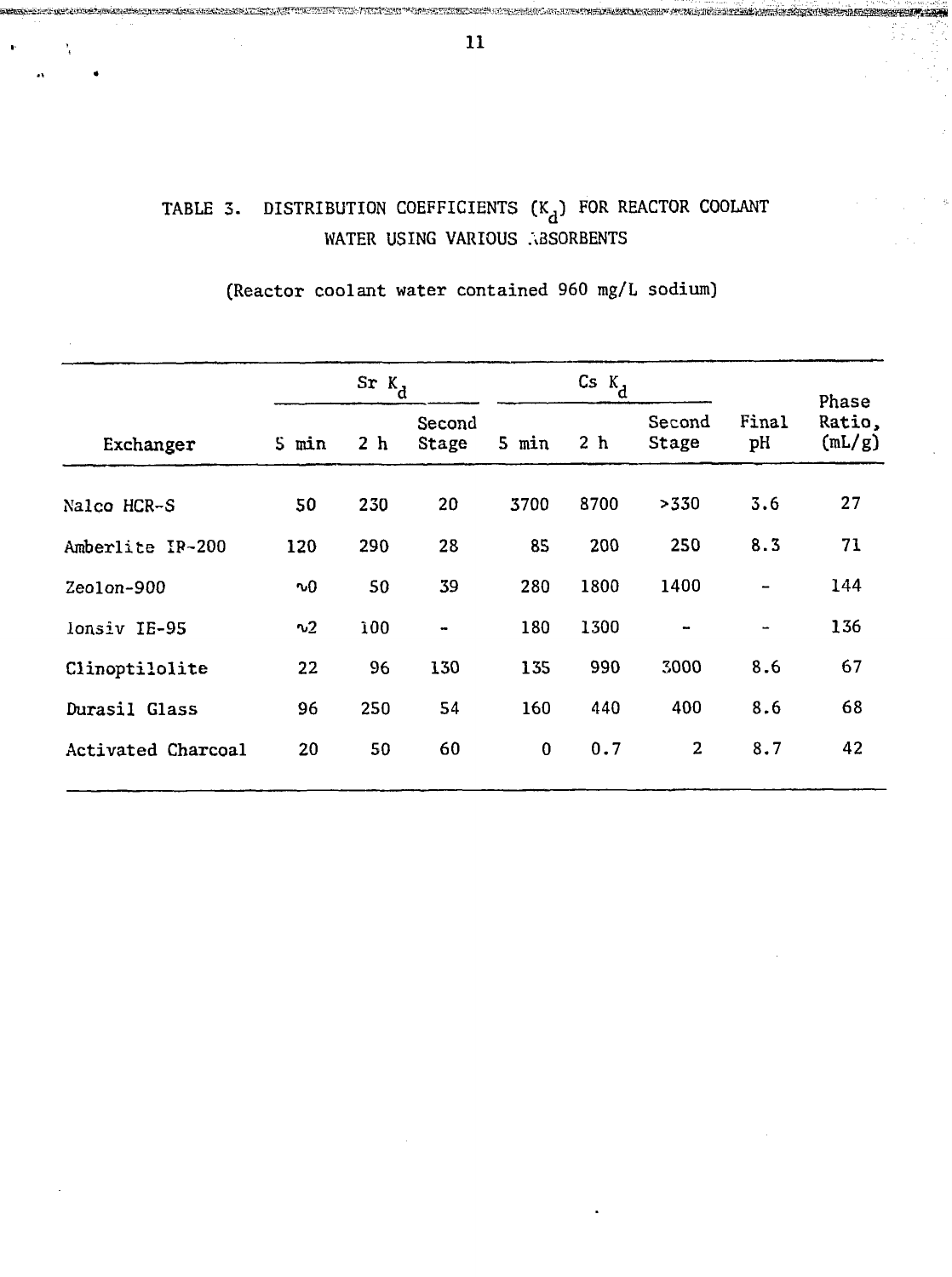

Fig. 2. Effectiveness of several Inorganic sorbants for cesium loading.

 $\overline{z}$ 

 $\bullet$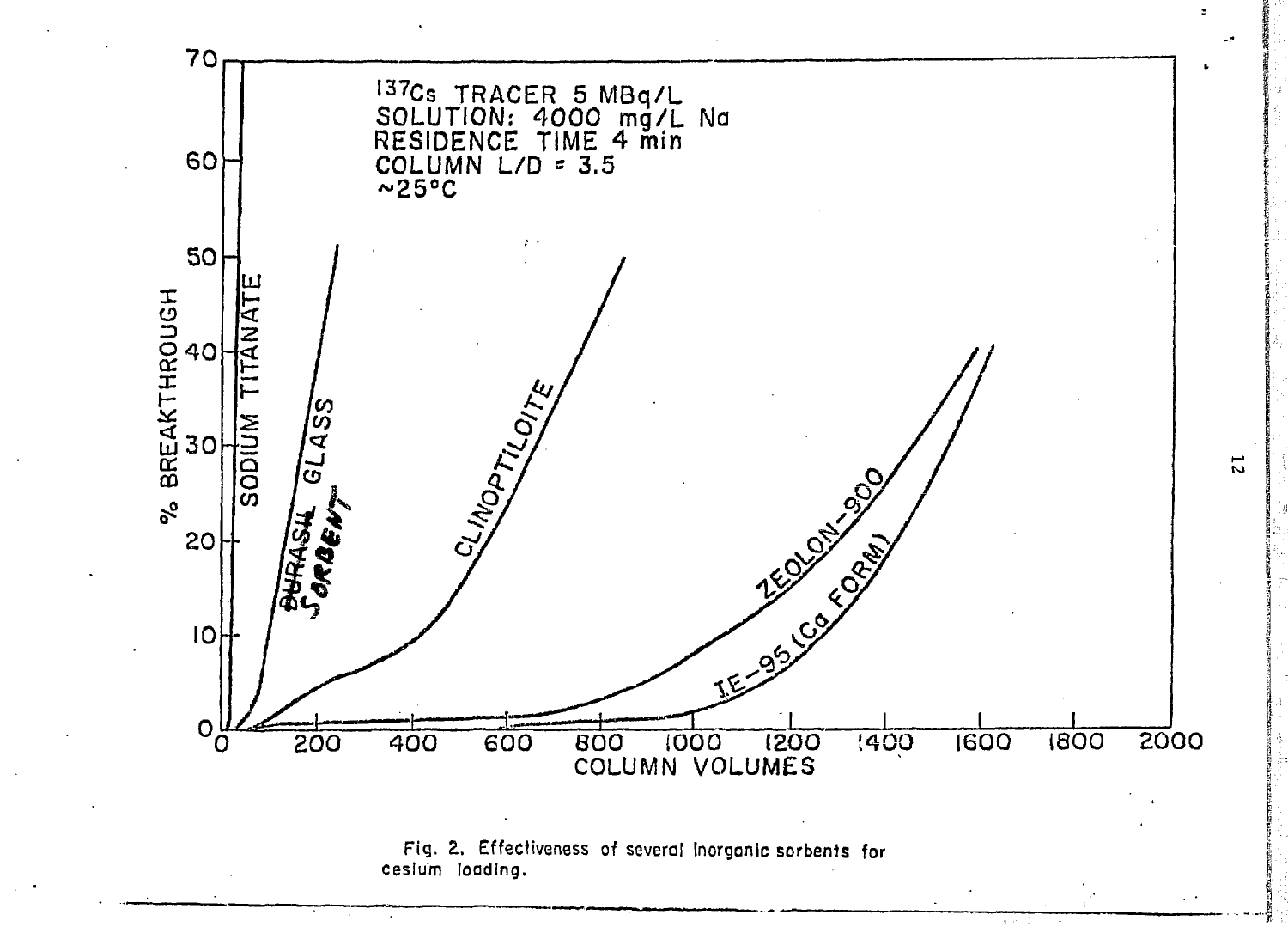



 $\vec{a}$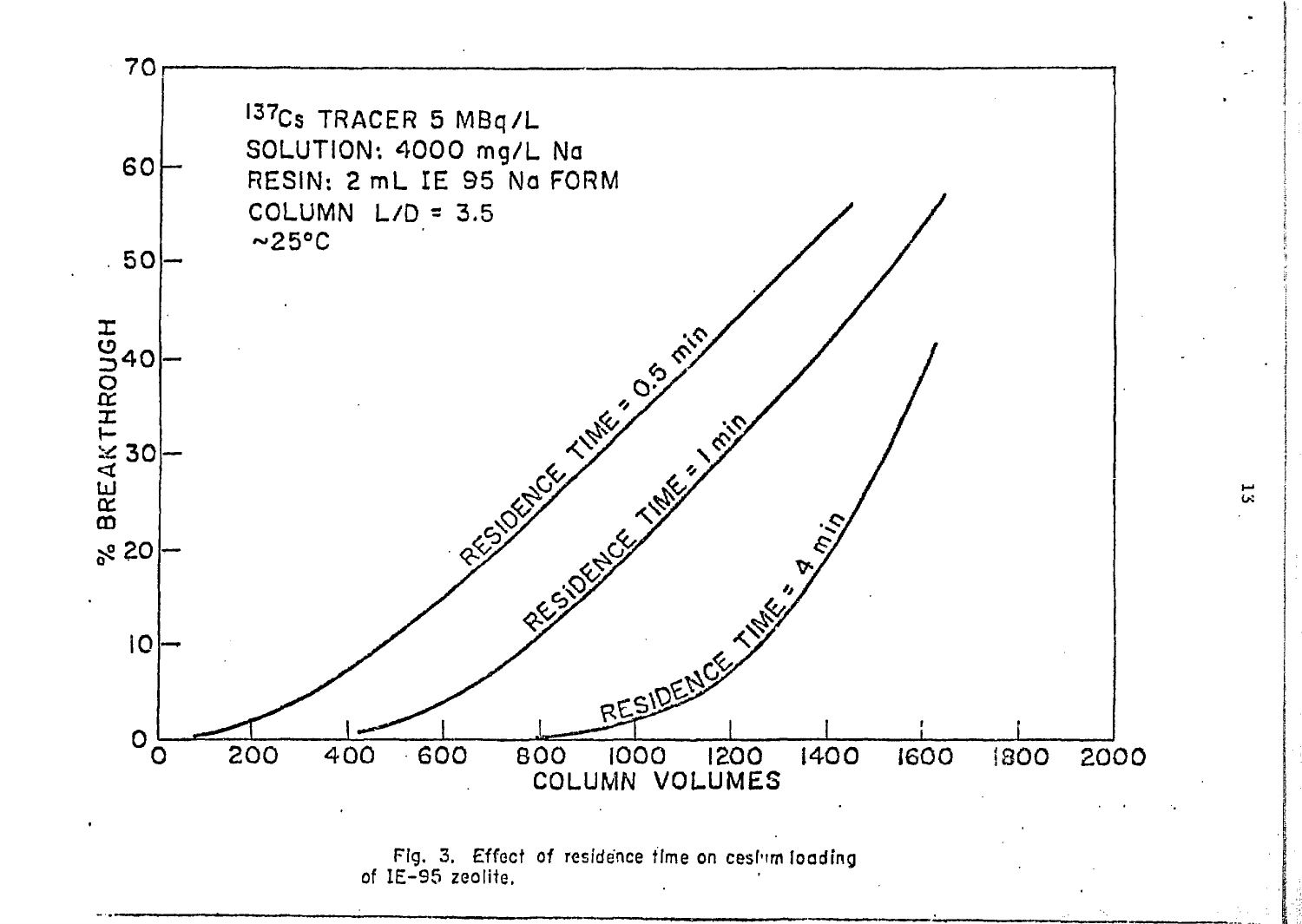

Fig. 4. The effect of residence time on strontium loading for a variety of sorbents

89Sr tracer (5 MBq/L -4000 mg/L Na - 25°C)

 $\mathcal{L}_{\mathbf{r}}$ 

 $\mathbf{H}$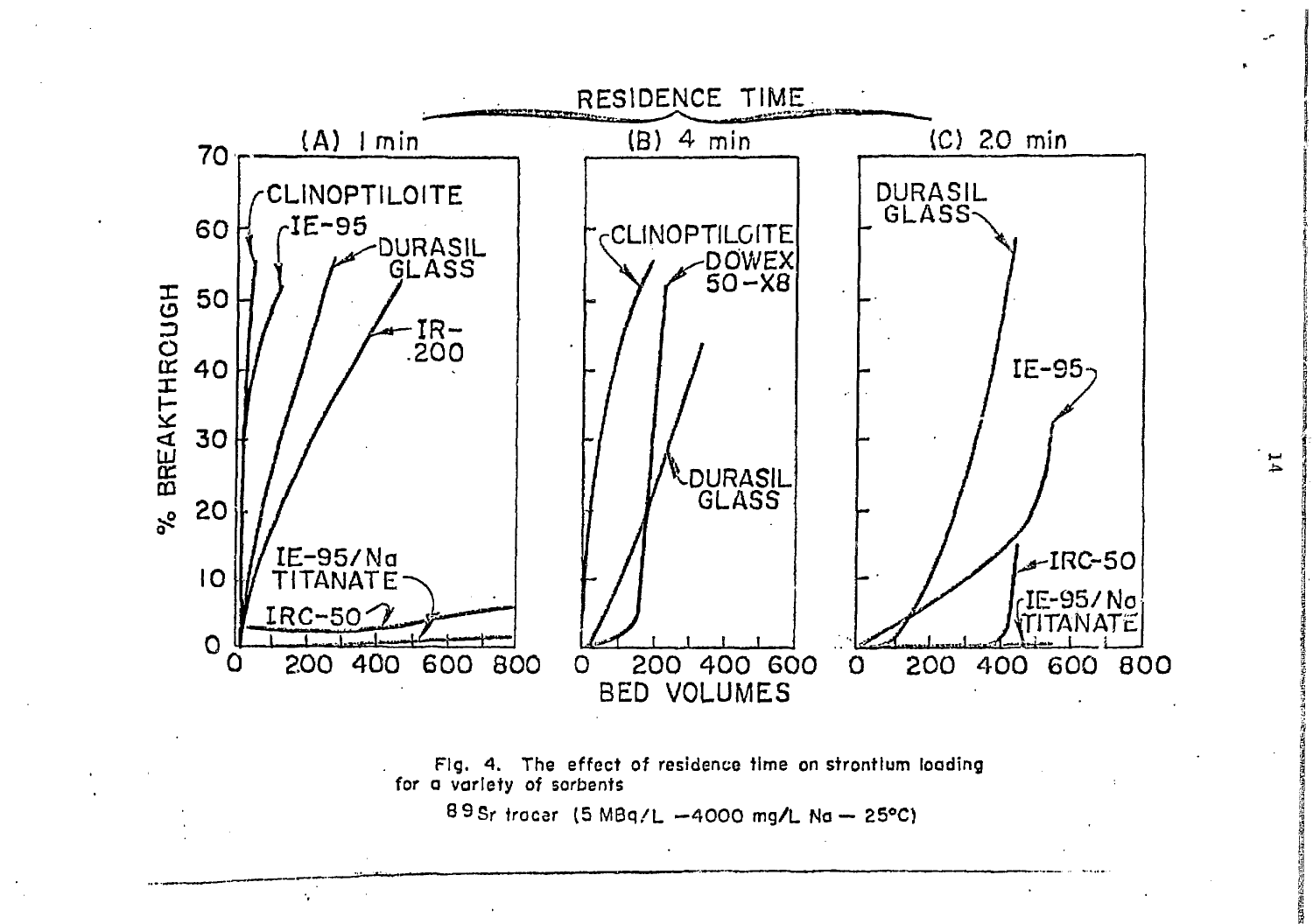Chemical Process Products Division), for sorption of cesium. Comparison of the  $K_A$ 's after a short contact time (5 min) with those after a longer period (2 h) shows that the kinetics of the sorption of cesium on the zeolites is slow and that of strontium is even slower. These effects also can be seen in Fig. 3 for cesium, and in Fig. 4, for strontium. The data of Fig. 4 also show that sodium titanate is the best sorbent for strontium. However, this material has been produced only in experimental amounts and it has a soft, powdery texture which could cause plugging difficulties in large-scale columns. Figure 4 shows that a significant amount of strontium can be sorbeu on the IE-95 zeolite if a sufficiently long residence time is allowed (about 15 min).

Thus, IE-95 zeolite was selected as the sorbent to be used for cesium and strontium. Conventional organic-based ion exchange resins were selected for the polishing decontamination by the Technical Advisory Group and AGNS/ CNSI because of previous experience . (At the time of the initial tests, the existence of non-ionic species had not yet been proven.)

The flowsheet designed by AGNS for the Submerged Demineralizer System (SDS) is shown in Fig. 5. The contaminated water will be clarified by filtration during transfer into the ion-exchange feed tank. The clarified water will be pumped through either or both of two trains of ion exchange columns. Each train consists of a series of three columns containing zeolite and a column containing an organic cation exchange resin. Finally, the effluent water from each train is combined and passed through a large polishing column containing layers of cation resin, anion resin, and mixed resins. The operating procedure provides that 200 bed volumes of water will be passed through each zeolite column while it is in the first position.

15

 $\approx$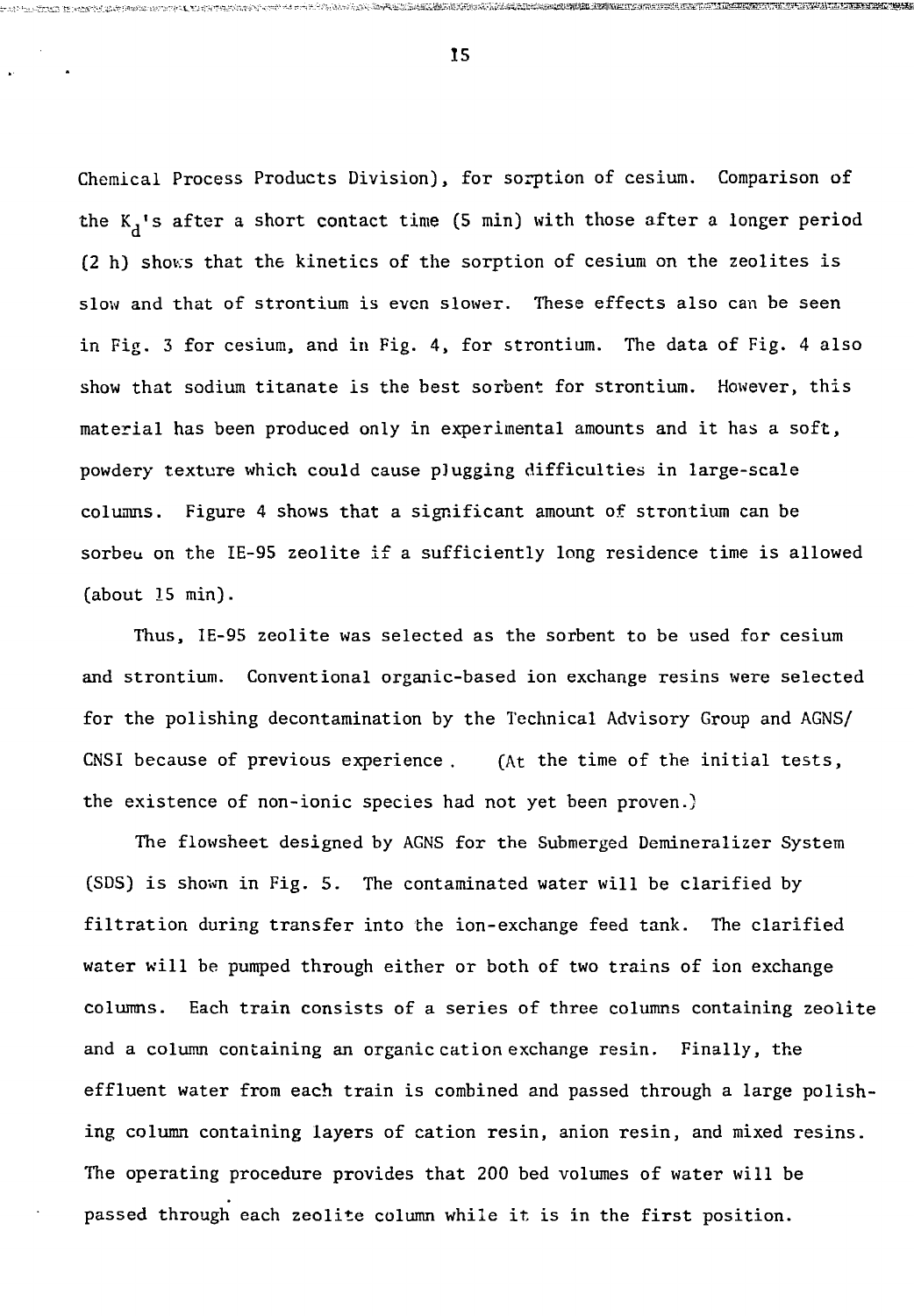ORNL Dwg 80-12354



FIG. 5. SDS FLOWSHEET.

 $16$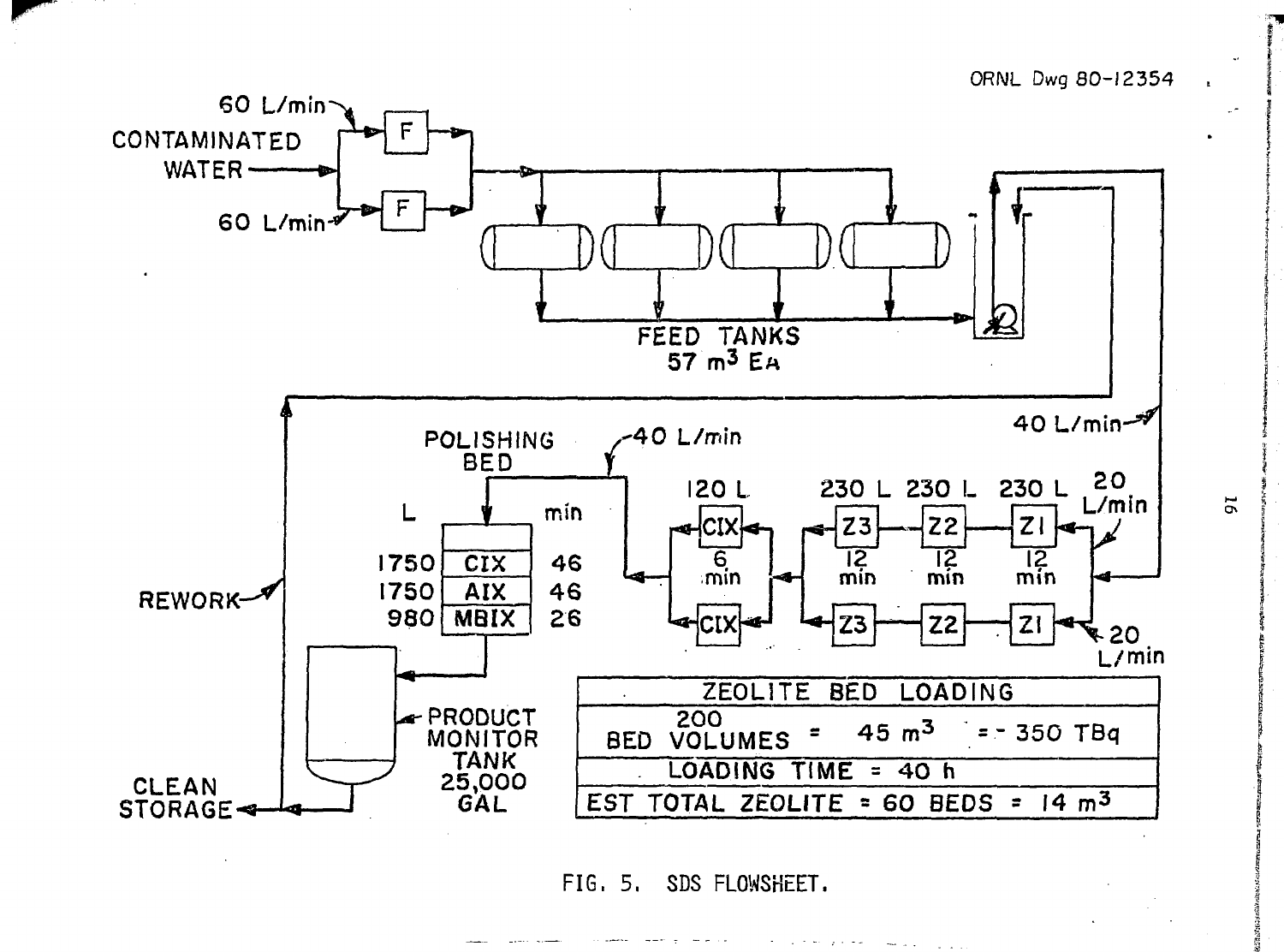At that time, the column containing the loaded zeolite will be removed from the system, the other zeolite columns moved forward one position (countercurrent to the water flow), and a new zeolite column will be installed in the third position. In this manner, the zeolite columns in the first position will sorb most of the cesium and those in the second and third positions will provide the necessary residence time to allow the strontium to be sorbed. The cation resin columns will be changed if in-line monitors or periodic sample results indicate that a bed has become loaded.

Access to the Containment Building Water was achieved after the SDS had been designed. When samples of the CBW were obtained and distribution measurements were made (results are shown in Table 4) , the presence of nonionic species of both strontium and cesium was indicated; estimated concentrations were O.0F% and 0.04%, respectively. Also, the sample taken from the bottom of the building contained a significant volume of flocculent solids that appeared to require a more efficient filtration system than that provided in the SDS design.

Because of these potential difficulties, flowsheet evaluation tests were initiated. Three one-liter samples were obtained from the bottom of the Containment Building and were used for the tests. The evaluation consisted of filtration tests, small-column ion exchange tests, and a few, selected distribution measurements that were made to interpret some of the column test results and to indicate appropriate process modifications.

Concentrations of the key constituents of the solids were determined and are listed in Table 2. The copper and iron were observed (by the color of the solid material) to be in their chemically reduced states. Since the total volume of solids in the available sample was not large enough for extensive filtration tests, a synthetic slurry was formulated to the same

17

N

au kalena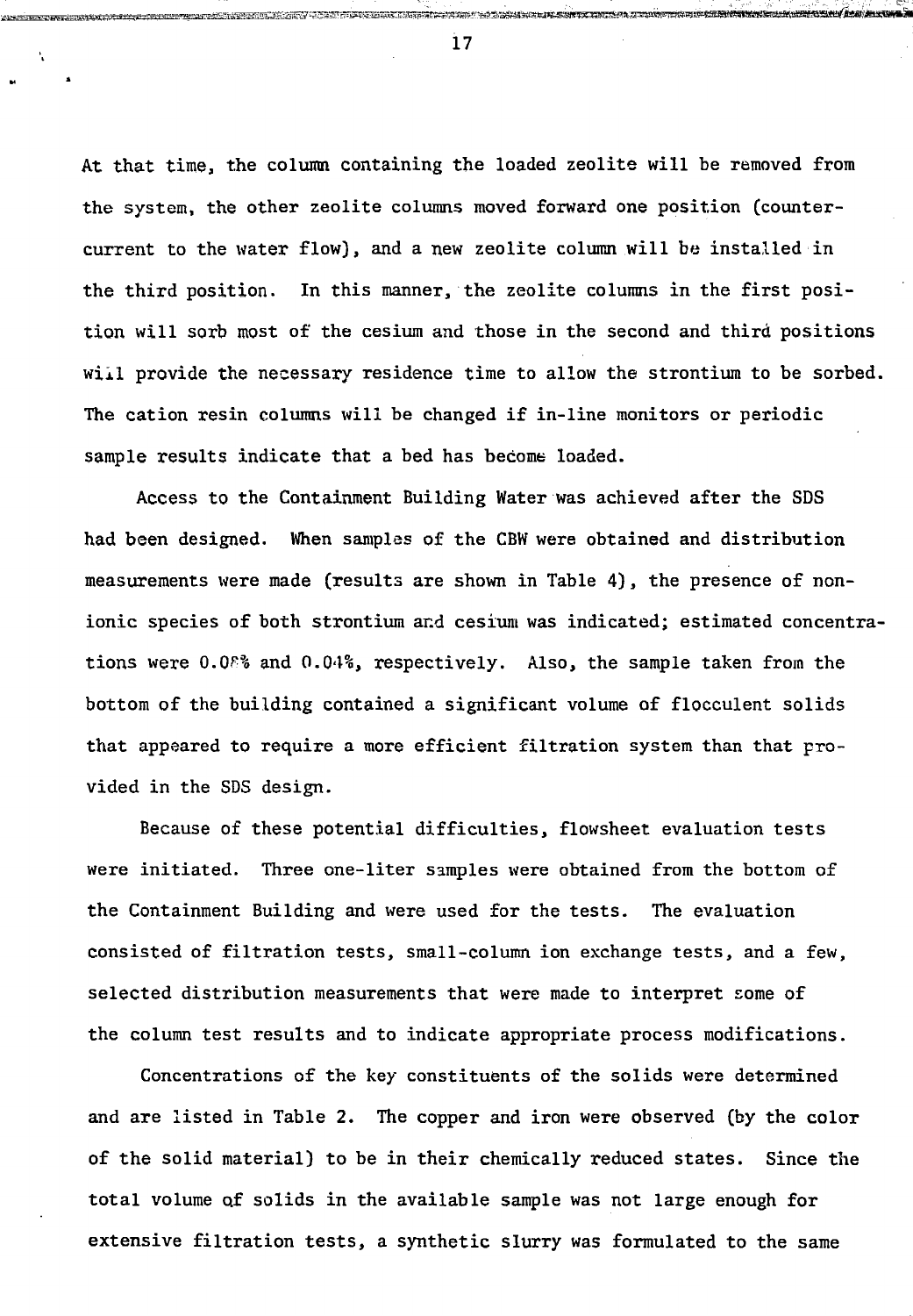| Stage | Sorbent | $K_d(Sr)$ | $K_d(Cs)$ | pH | mL/g |
|-------|---------|-----------|-----------|----|------|
| ı     | IE-95   | 480       | 890       | 8  | 10   |
| 2     | IE-95   | 280       | 380       | 8  | 10   |
| 3     | IE-95   | 30        | 40        | 8  | 10   |
| 4     | $HCR-S$ | 40        | 16        | 6  | 8    |
|       |         |           |           |    |      |

# TABLE 4. DISTRIBUTION COEFFICIENTS  $(K_d)$  FOR THE CONTAINMENT<br>BUILDING WATER USING TWO ABSORBENTS

station and William Control to the Product of Alberta and Alberta Control of Control of Alberta and S

 $\alpha$  , and  $\alpha$  ,  $\beta$  ,  $\beta$  ,  $\beta$ 

in a distance in the control of the company of the company of the control of the control of the control of the<br>Second Second Second Second Second Second Second Second Second Second Second Second Second Second Second Second

-6542

۹.  $\ddot{\phantom{1}}$  بمعاصر الحيومات

n e Du Pormi Pironi e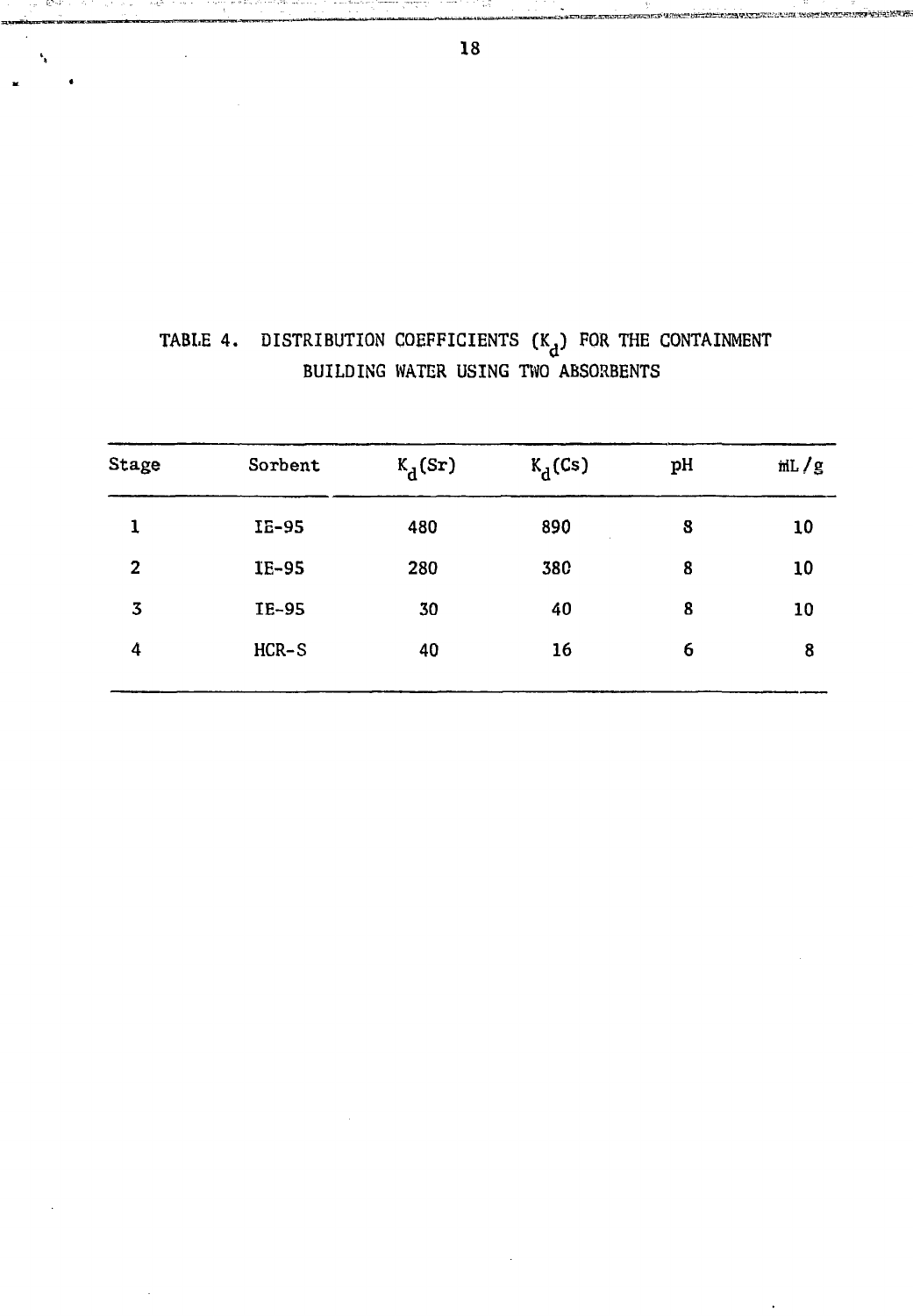chemical composition as the actual slurry and was used in the tests to evaluate a variety of filter media ziad filtration methods. Care was taken to ensure that the chemically reduced states were maintained and that the synthetic slurry was formulated in such a way that the settling characteristics were similar to those observad for the actual slurry. Sintered metal filters having porosity ratings of 5, 10, 20, and 40  $\mu$ m were used, with and without precoats of a diatomaceous earth (Johns-Manville Celite 535 was found to be the best filter aid). The mixed slurry was pumped either upflow through the filter housing, with the filter located in the top of the housing, or downflow with the filter at the bottom of the housing. The tests were terminated when the pressure drop reached 240 kPa; the turbidity of the filtrate solution was compared to the turbidity of the feed slurry to provide a measure of the filtration efficiency. At the flow rates used (270-880 um/s), the holdup time in the test filter housing was similar to that of the SDS filter housing.

Results of the filtration tests, summarized in Table 5, indicate that the use of a filter aid will be necessary to achieve a satisfactory filtration efficiency and that the use of a downward direction of flow, with the filter located at the bottom of the housing will be necessary to maintain an adequate covering of the filter surface with filter aid, especially during operations in which it is necessary to stop and start the flow periodically.

The initial test of the SDS ion exchange flowsheet was divided into five parts (1X1 through 1X5) in order to measure the concentrations of the various radionuclides in several of the column effluent streams. Conditions used in each part of the test are listed in Table 6. The effluent solution from each part was collected in 50-mL fractions and, except for

19

gen til plansk af blev større og stødelige større og større og stødelige og større og stødelige stødelige og s

**MARINE SE CENTRIMARES**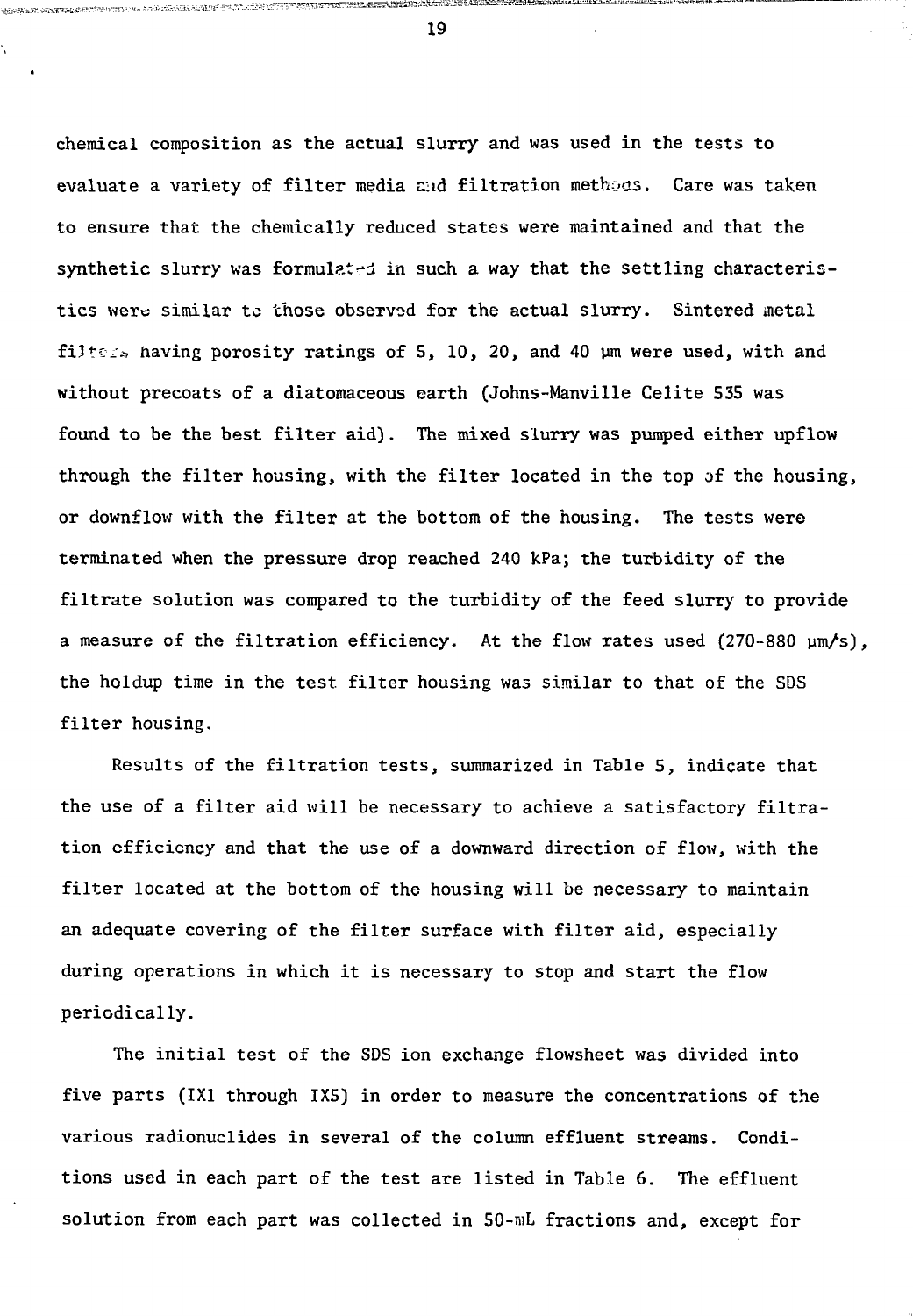| Filter<br>Rating, | <b>Flow</b><br>Rate, | Filter<br>Loading,      | Filtrate Turbidity <sup>C</sup>   |                       |
|-------------------|----------------------|-------------------------|-----------------------------------|-----------------------|
| $\mu$ m           | $\mu$ m/s            | m <sub>n</sub> b        | Avg.                              | $_{EOT}$ <sup>d</sup> |
|                   |                      |                         | No Filter Aid -- Upward Flow      |                       |
| ${\mathsf S}$     | 270                  | 27                      | 20.5                              | 93.5                  |
| 20                | 270                  | 51                      | 49.8                              | 73.9                  |
| 40                | 270                  | 57 <sup>e</sup>         | 37.5                              | 84.1                  |
| 20                | 270                  | 51                      | 49.8                              | 73.9                  |
| 20                | 530                  | 27                      | 63.8                              | 82.1                  |
| 20                | 880                  | 14                      | 69.1                              | 86.1                  |
|                   |                      |                         | 3 mm Filter Aid -- Upward Flow    |                       |
| $\mathbf 5$       | 270                  | 25                      | 0.3                               | 0.2                   |
| 20                | 270                  | 28                      | 0.5                               | 1.0                   |
| 40                | 270                  | 45                      | 1.5                               | 2.4                   |
| 10                | 880                  | $\overline{\mathbf{7}}$ | 9.3                               | 17.0                  |
| 20                | 880                  | 13                      | 4.1                               | 5.5                   |
| 40                | 880                  | 13                      | 22.6                              | 28.3                  |
|                   |                      |                         | 38 mm Filter Aid -- Downward Flow |                       |
| 20                | 270                  | 78                      | 0.4                               | 0.2                   |
| 40                | 270                  | 70 <sup>e</sup>         | 0.7                               | 0.2                   |
| 40                | 880                  | 143                     | 0.4                               | 0.3                   |

|  |  |  |  |  | Table 5. Filter Loading Tests Using Synthetic Slurry <sup>a</sup> |  |
|--|--|--|--|--|-------------------------------------------------------------------|--|
|--|--|--|--|--|-------------------------------------------------------------------|--|

a<br>Synthetic slurry contained 1.0% (volume) solids.

b<br>Calculated average depth.

<sup>C</sup>Filtrate turbidity in % of feed slurry turbidity.

d<sub>End of</sub> Test.

 $e$ Test terminated before  $\Delta P$  reached 240 kPa.

20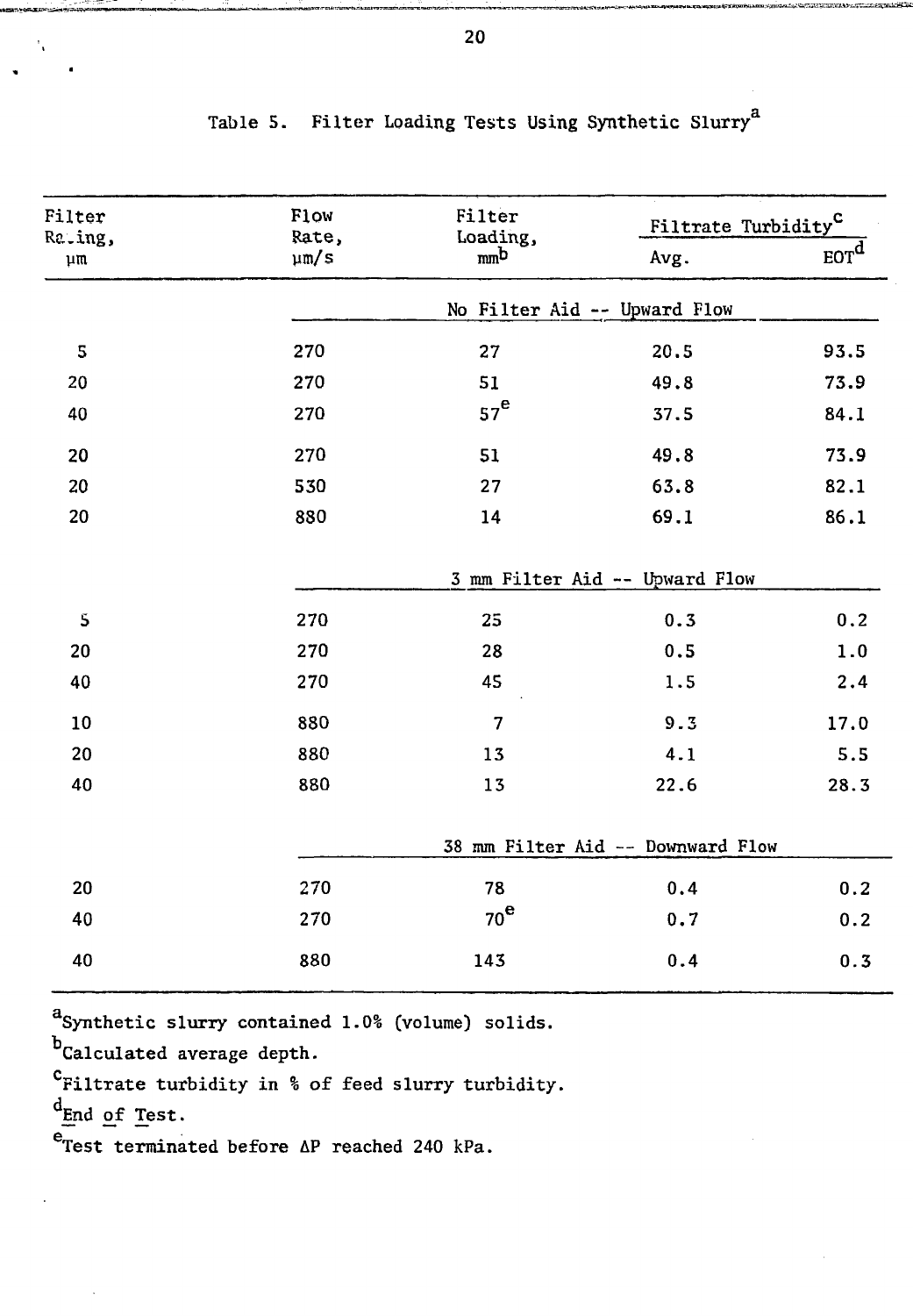# TABLE 6. CONDITIONS USED FOR ION EXCHANGE COLUMN TESTS ON CONTAINMENT BUILDING WATER

| Test            | Number<br>of IX<br>Beds | Sorbent (Form)  | Volume<br>(each bed),<br>mL | Flowrate<br>$\mu L/s$ | Residence Time<br>(each bed),<br>min | Total<br>Throughput,<br>mL |
|-----------------|-------------------------|-----------------|-----------------------------|-----------------------|--------------------------------------|----------------------------|
| IXI             | $\mathbf{1}$            | IE-95 (Na)      | 2.0                         | 2.2                   | 15                                   | 2000                       |
| IX <sub>2</sub> | $\overline{2}$          | $IE-95(Na)$     | 2.0                         | 2.8                   | 12                                   | 1230                       |
| IX3             | 1                       | HCRS(H)         | $1.0$                       | 2.8                   | 6                                    | 1140                       |
| IX4             | $\boldsymbol{2}$        | HCRS(H)/SBR(OH) | 7.7                         | 2.8                   | 46/46                                | 1025                       |
| IX <sub>5</sub> | $\mathbf{1}$            | $MR-3$          | 4.4                         | 2.8                   | 26                                   | 950                        |
| IX <sub>6</sub> | 3                       | $IE-95(Na)$     | 2.0                         | 0.72                  | 12                                   | 400                        |

ALC: UNK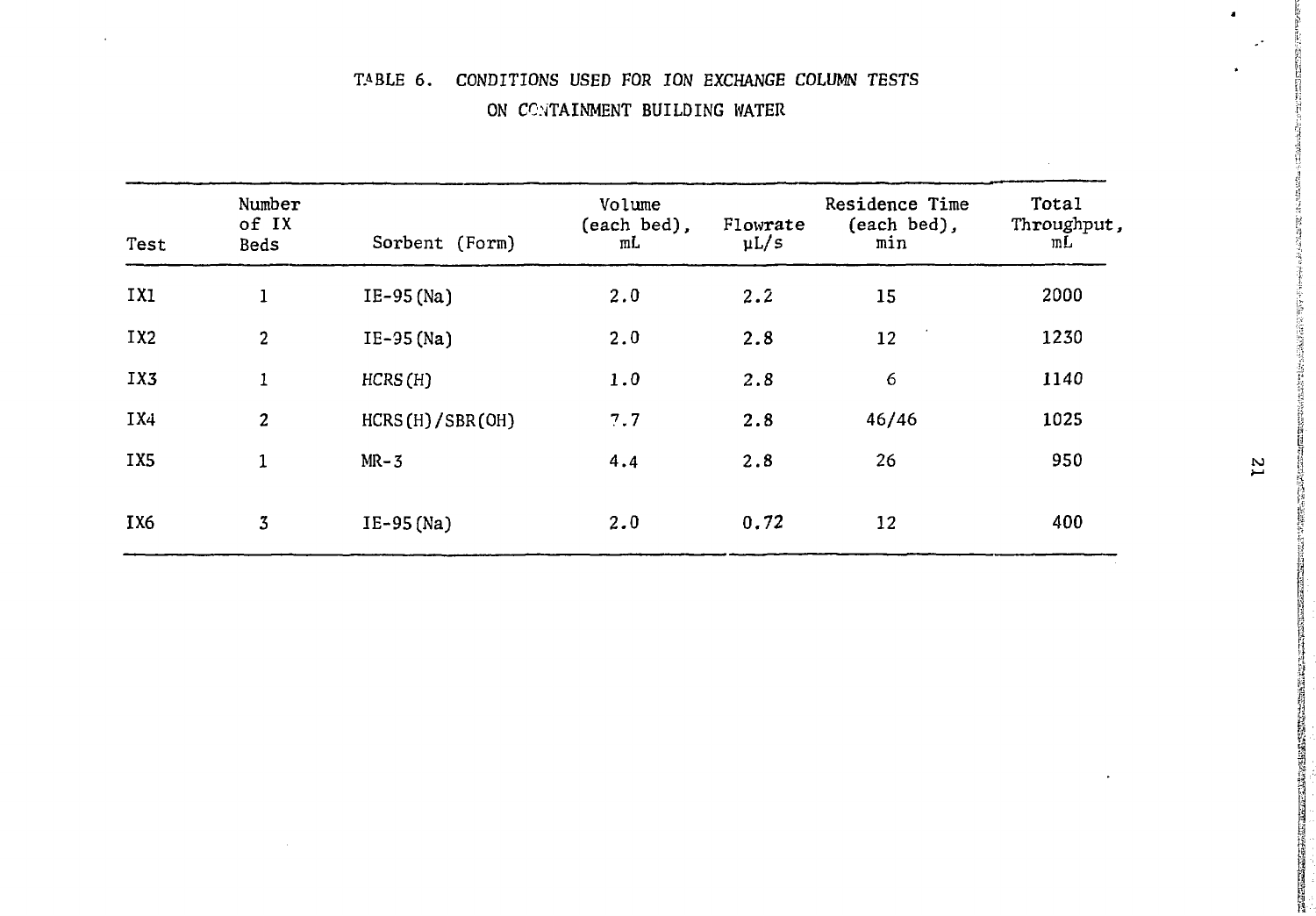sample aliquots, the fractions were fed sequentially to the next test column. Decontamination factors for the major contaminants, cesium and strontium, are shown in Fig. 6 and those for two of the minor contaminants, antimony and ruthenium, are shown in Fig. 7.

The presence of a non-ionic species of cesium in the effluent from the first zeolite column was suspected because the DF' was essentially constant at  $10^4$  throughout the test (a total of 1000 bed volumes had been passed through the first column) and because a gamma profile of the column, shown in Fig. 8, indicated that the column was less than half-loaded. Thus, the relatively large DF (about 400) obtained in the second and third zeolite columns was not expected.

In the sequence of tests, the contaminated water had been passed through the first zeolite column (Test No. 1X1) in a hot cell operation and, after a 4-week period in which the effluent water fractions had been transferred to a laboratory hood and additional equipment set up in the hood, the water had been passed through the second and third zeolite columns (Test No. 1X2). During the time period between tests 1X1 and 1X2, non-ionic species present in the first column effluent could have reformed into an exchangeable species; therefore, the DF measured for the three columns could have been higher than if the water had been passed through the three columns without a time delay. This possibility was investigated by making a sixth test (1X6) in which the contaminated water was passed continuously through a series of three zeolite columns. The results of this test (shova as dotted lines on the DF curves of Fig. 6) confirmed that the time delay (aging) period between tests 1X1 and 1X2 had enabled higher DF's for both cesium and strontium and that the effect, was nore pronounced for cesium than for strontium.

22

۰,

"••'"'<'.• . "-.•;•-• • •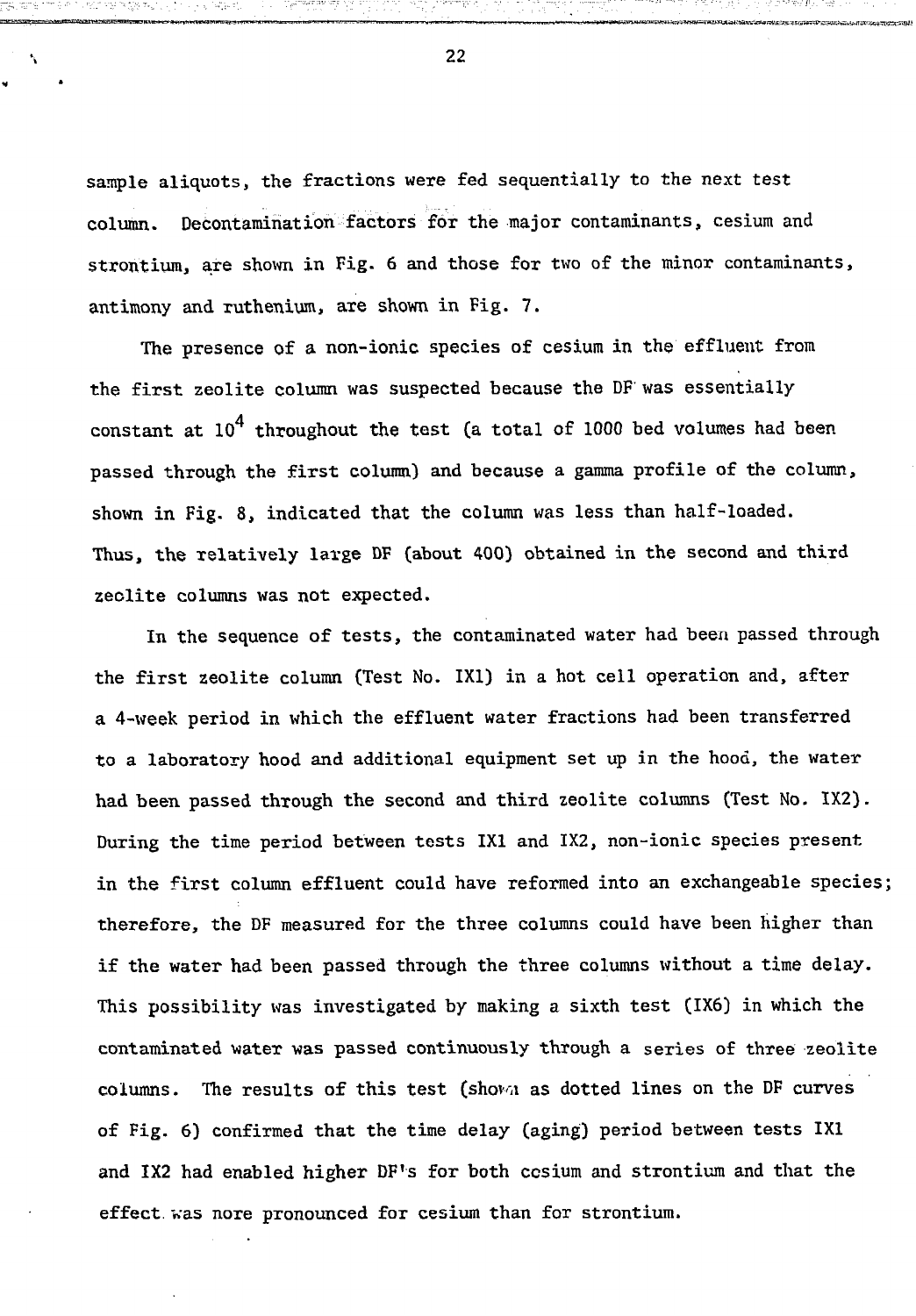

Fig. 6. Cesium and strontium decontamination factors for SDS column effluent streams.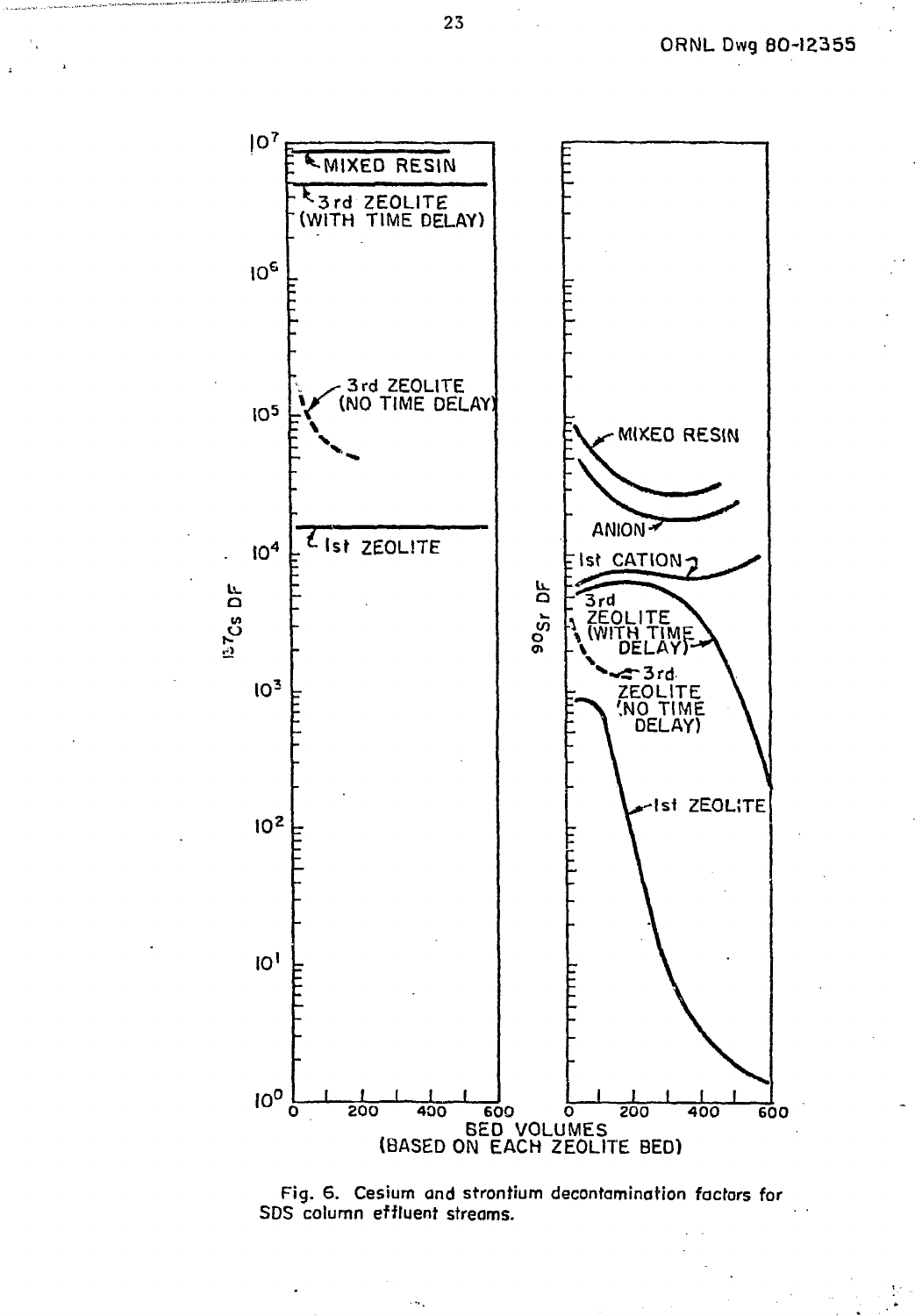

Fig. 7. Antimony and ruthenium decontamination factors for SDS column effluent stream.

24

宠

نې پېښې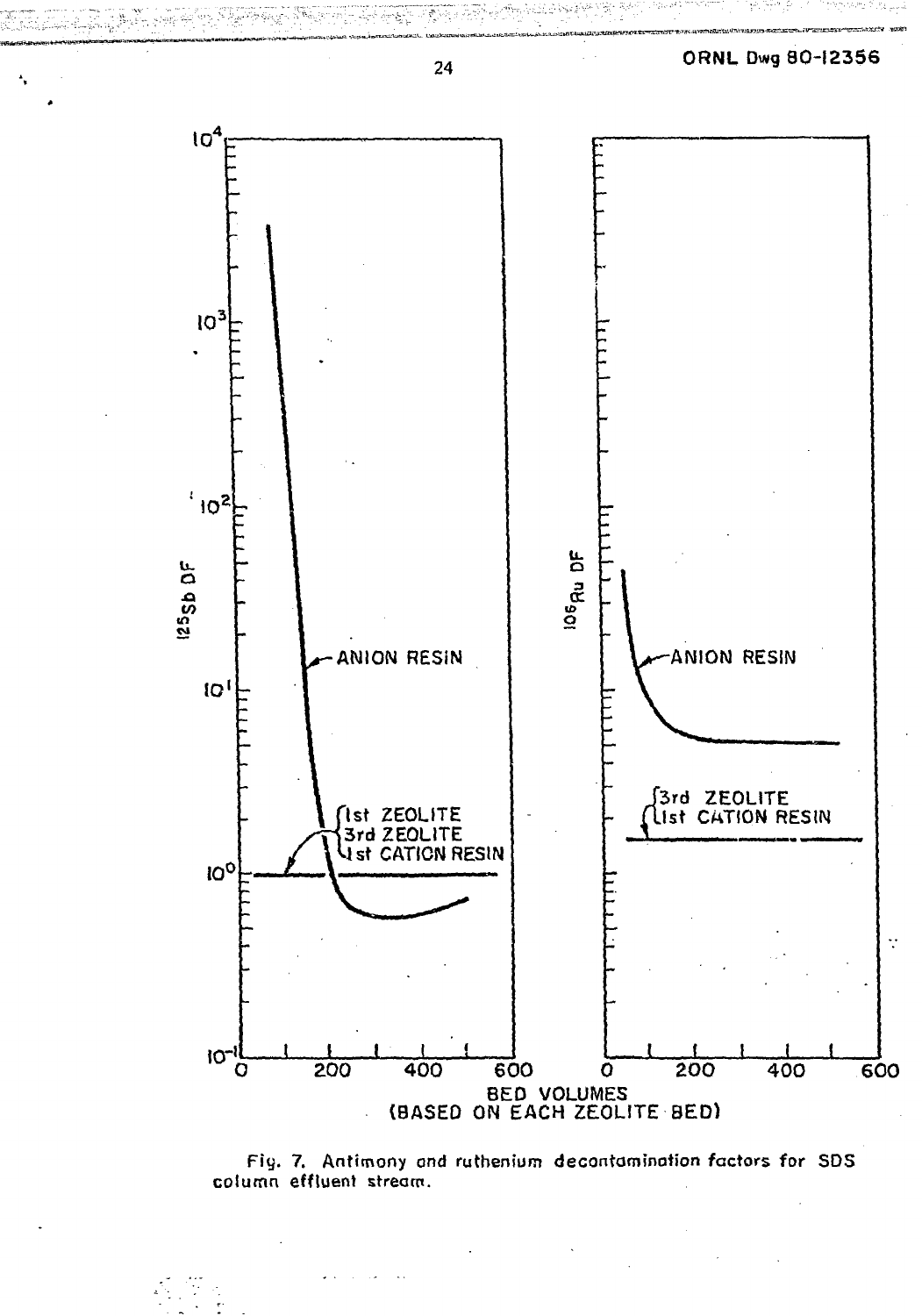ORNL DWG 60-807



Fig. 8. Cesium activity profile of the 2 nu column after treating 1000 volumes of Containment Building water.

in

 $\bullet$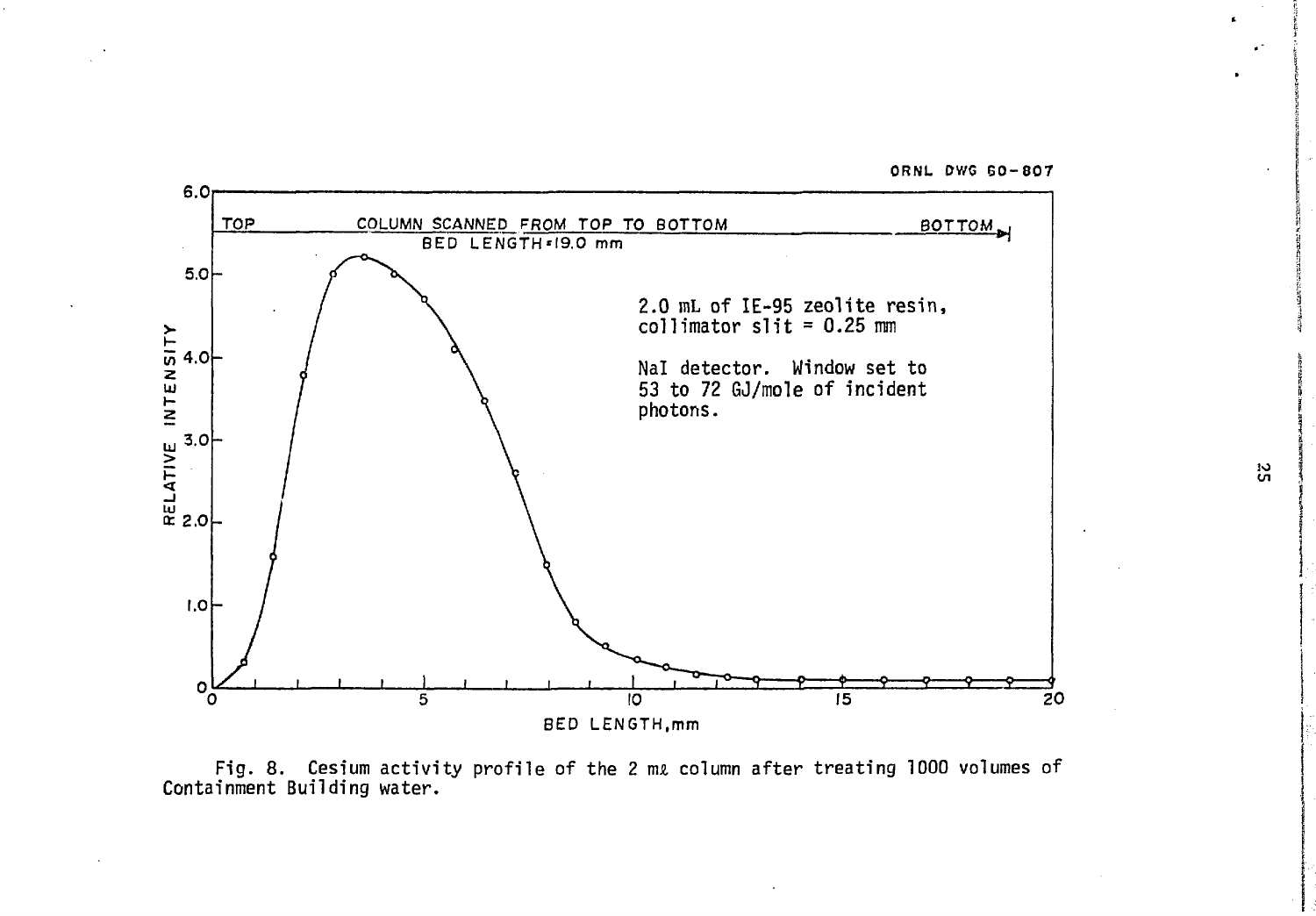During the first part of text IX4, both  $^{125}$ Sb and  $^{106}$ Ru were removed from the water by the asion resin bed as illustrated in Fig. 7. During this period of operation, the replacement of  $Na<sup>+</sup>$  ions  $H<sup>+</sup>$  ions in the preceding cation resin bed had lowered the pH of the water entering the anion resin bed and apparently made it effective for sorption of the antimony and ruthenium. Subsequent  $K_d$  tests also have shown this effect. That is, as the pH was lowered from 8.6 to 7.3 to 6.4 by means of a pretreatment with a cation exchange resin, the K, for  $^{125}$ Sb on the anion resin (borate form) was increased from 40 to 200 to 1500. This effect is apparently due to a reduction of the borate ion content by conversion of the sodium borate to weakly ionized boric acid and is, in effect, a deionization of the water (the boric acid is not removed).

Attempts to obtain a higher  $K_d$  by addition of acids, such as aminoacetic, acetic, formic, and oxalic, were unsuccessful.

In order to maintain the deionization of the water and the subsequent removal of antimony and ruthenium on the downstream anion bed, the amount of acid-form cation resin used must be sufficient to remove all of the sodium from the water. Removal of sodium from the Containment Building water would require the use of about 75  $m^3$  of a sulfonic acid-type cation 3 resin or about 37 m° of a carboxylic acid-type. Even the latter choice would represent a four-fold increase of low level waste concentrate.

Samples of the effluent water from the mixed resin bed were subjected to ultracentrifugation tests to determine if any of the residual radionuclides were associated with particulates. From the results of these tests, estimates were mat's that the particulates contained about 30% of the strontium and ruthenium, 10-20% of the cesium, and less than \% of the

26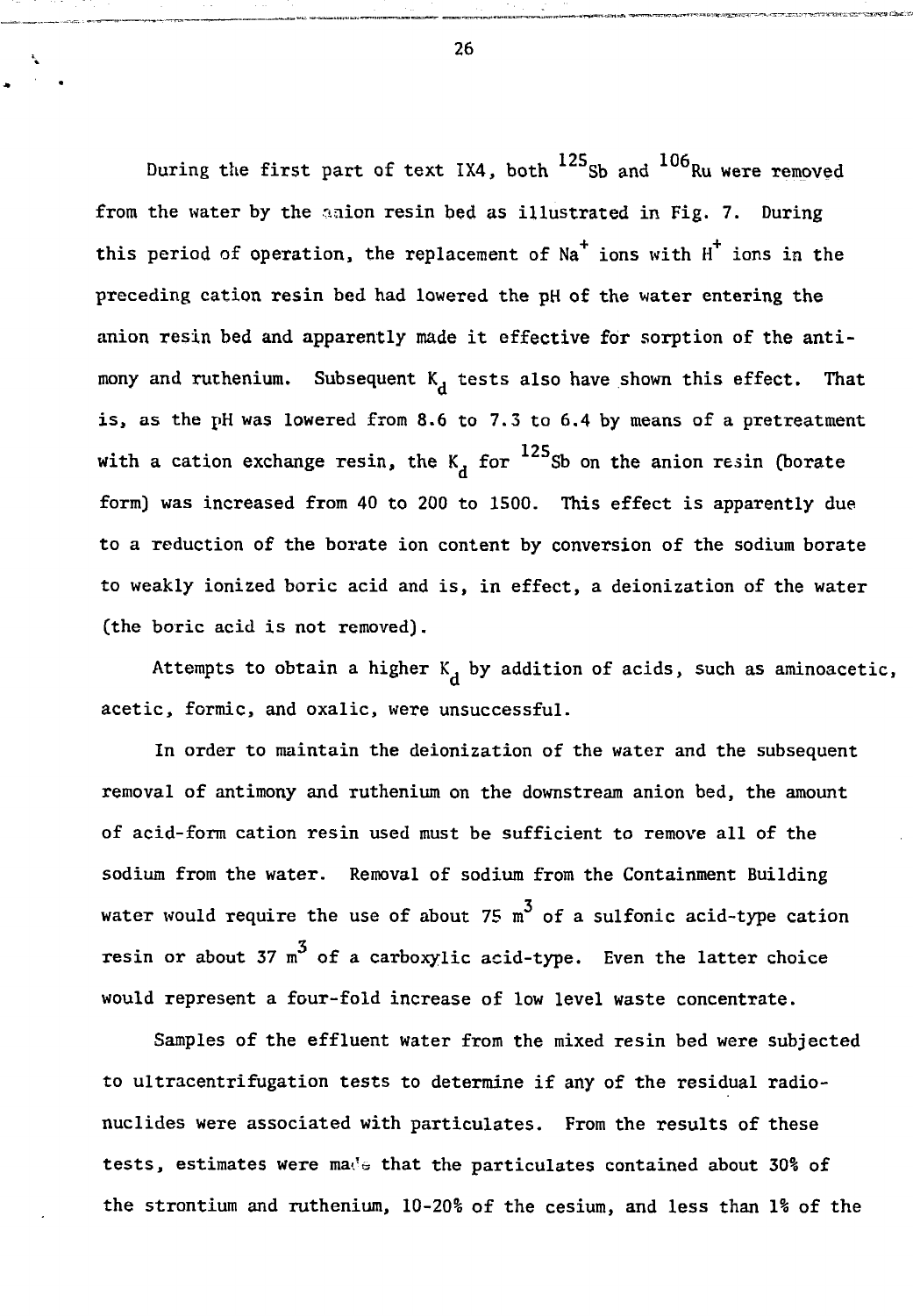antimony in the effluent water. Distribution measurements also had indicated that the antimony was mostly anionic in the TMI water.

#### Expected Performance of the SDS

The expected concentrations of radionuclides in the decontaminated effluent from treatment of the Containment Building water are shown in Table 7. These projections are based on the most pessimistic test results -- the zeolite effluent concentration of Text 1X6 after 200 bed volumes and an additional DF of 2 for all nuclides, except  $^{125}$ Sb, in the cation, anion, and mixed resin beds downstream of the third zeolite bed. Table 7 also lists the estimated effluent concentrations from the SDS if it is modified to enable effective removal of antimony and ruthenium and if appropriate storage tanks are provided to allow the water to be aged before its final treatment with zeolite or cation resin. The aging period would allow improvements in the removal of cesium and strontium.

#### Special Considerations for Processing RCS Water

The RCS is a recirculating loop which cannot be drained because it must always contain a substantial volume of water in order to cover the core. Thus, the RCS water must be decontaminated in a recirculation, or by-pass mode, as opposed to once-through operation. Also, the boric acid and sodium borate concentrations must be maintained to prevent criticality and to maintain the pH at a sufficiently high level to prevent corrosion. Thus, removal of the minor contaminants,  $^{125}$ Sb and  $^{106}$ Ru, will not be practical by means of the SDS. The objective will be to reduce the concentrations of cesium and strontium to levels that will permit fuel removal operations without excessive exposure to personnel. Only the zeolite columns in the SDS will need to be used for this purpose because zeolite is the best sorbent for the

27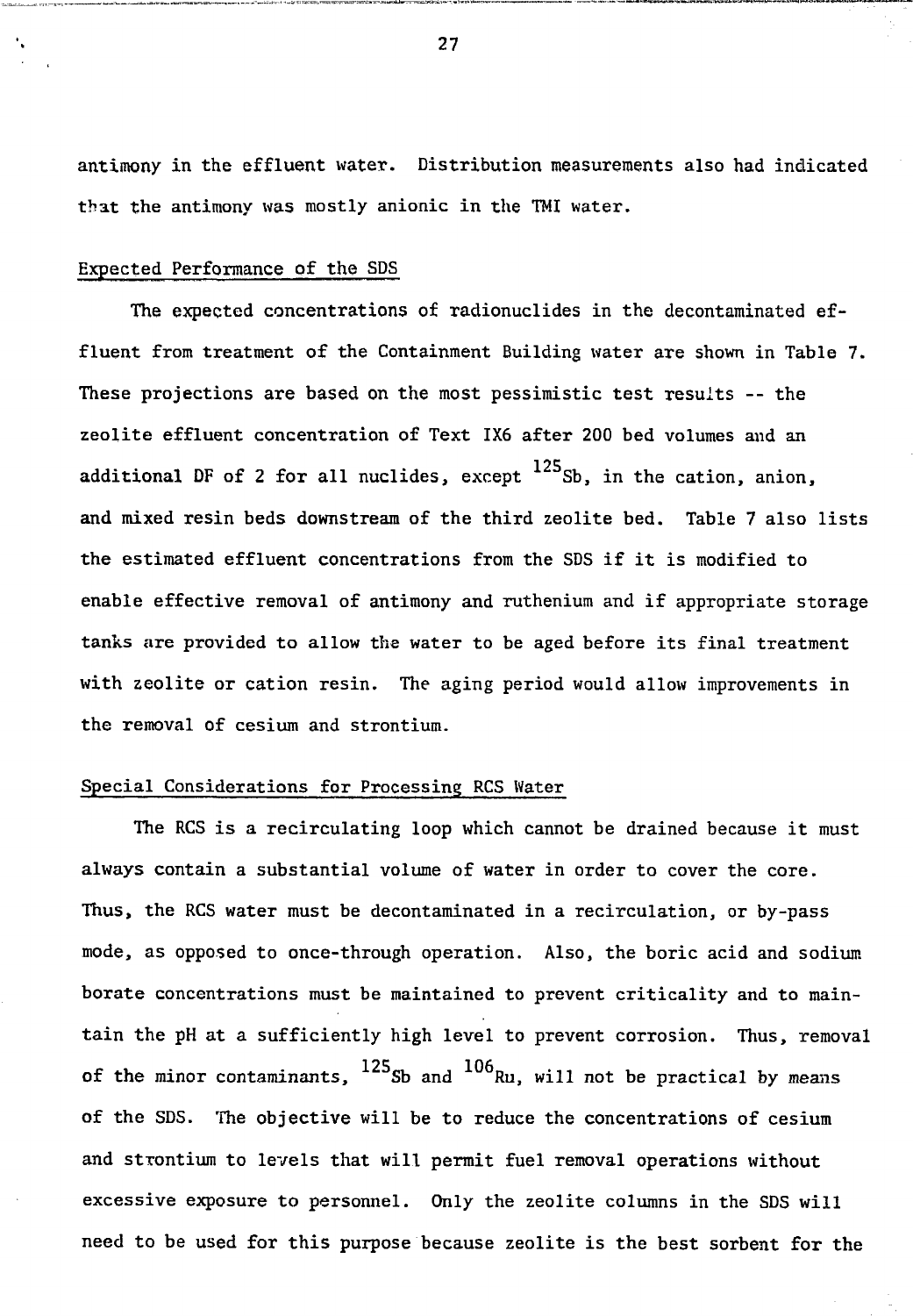# TABLE 7. EXPECTED PERFORMANCE OF SDS FOR DECONTAMINATION OF CONTAINMENT BUILDING WATER

(Values are corrected for radioactive decay to July 1, 1980)

|                           |        | Concentration in Effluent |                           |                 |  |  |  |  |  |
|---------------------------|--------|---------------------------|---------------------------|-----------------|--|--|--|--|--|
| Nuclide                   |        | SDS                       | Modified SDS <sup>a</sup> |                 |  |  |  |  |  |
|                           | kBq/L  | Rel Hazard                | kBc/L                     | b<br>Rel Hazard |  |  |  |  |  |
| $\mathbf{3}_{\mathrm{H}}$ | 37,000 | 300                       | 37,000                    | 300             |  |  |  |  |  |
| $^{89}\rm{Sr}$            | 11     | 100                       | 3.7                       | 30              |  |  |  |  |  |
| 90 <sub>ST</sub>          | 52     | 4700                      | 19                        | 1700            |  |  |  |  |  |
| $^{106}\mathrm{Ru}$       | 52     | 149                       | 7.4                       | 20              |  |  |  |  |  |
| $^{125}\!{\rm Sb}$        | 740    | 200                       | 7.4                       | $\mathbf{z}$    |  |  |  |  |  |
| $134$ <sub>Cs</sub>       | 9.3    | 30                        | 0.4                       | $\mathbf{1}$    |  |  |  |  |  |
| $137$ Cs                  | 59     | 80                        | 1.9                       | 3               |  |  |  |  |  |
| $144$ Ce                  | 9.3    | 25                        | 3.7                       | 10              |  |  |  |  |  |
|                           |        |                           |                           |                 |  |  |  |  |  |

 $a$ With larger cation exchange bed, sized to remove Na<sup>+</sup>.

Expressed in multiples of limits of 10CFR20, Appendix B, Table II, Column 2.

28

<br>ฅฦฅ฿฿ฌ๚ฅฅ๚ฃฌ๚ฃ๚๚๚๚๚๚๚๚๚๚๚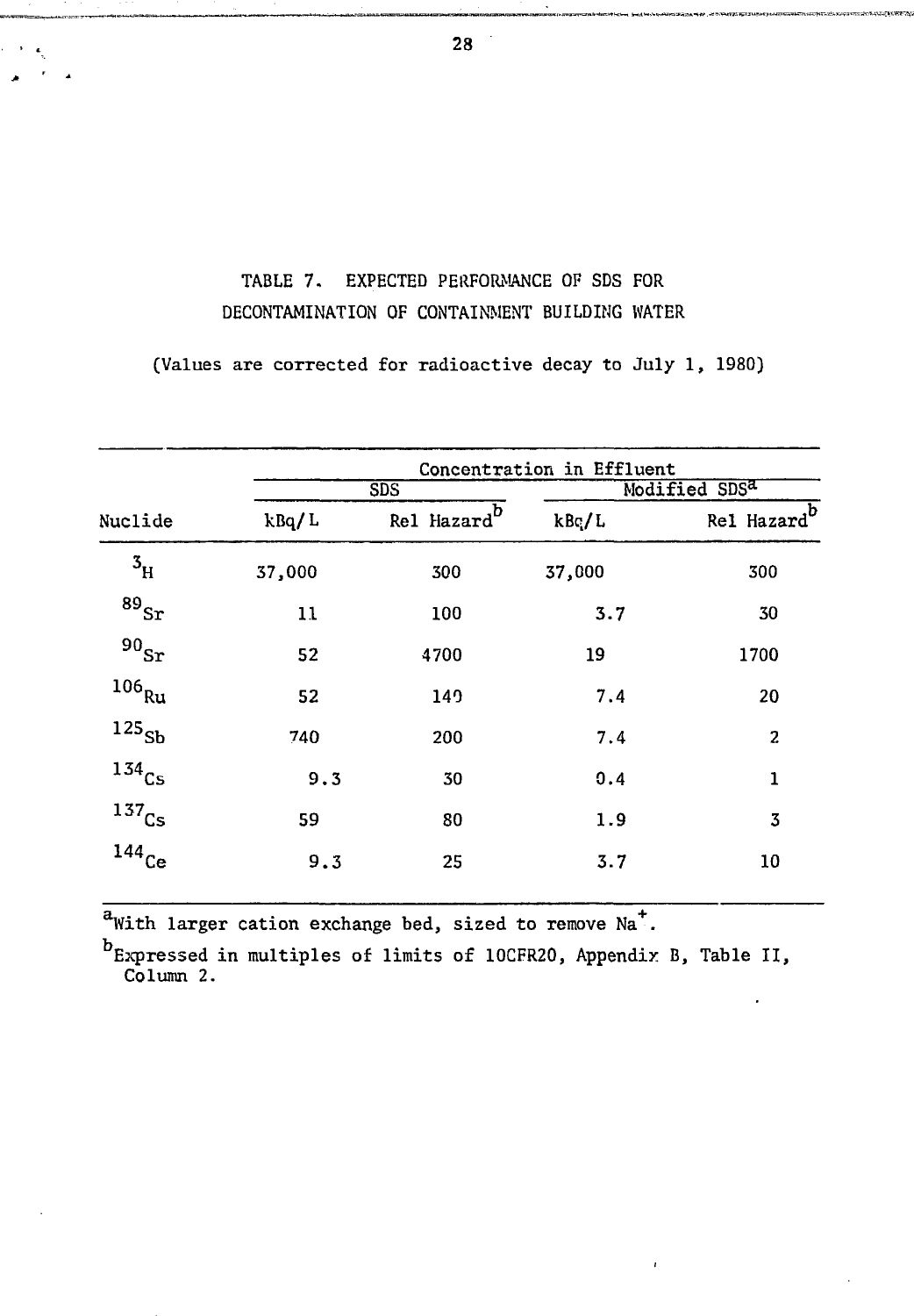bulk of the cesium and strontium and does not effect the boric acid and sodium borate concentrations. The time required to process the RCS water can be reduced by increasing the amount of zeolite in the SDS; this can be done by replacing the cation column with a fourth zeolite column.

In the recirculating mode, only cne theoretical stage of separation is possible for each batch of zeolite used and this can be obtained only if the throughput volume is large enough to bring the batch of zeolite into equilibrium with the water in the entire RCS. In order to minimize the volume of zeolite used (and thus, the volume of radioactive waste genrated), the throughput of each column in each position should be at least 1000 bed volumes; after being moved through each of the four positions, each column will have accumulated a total throughput of 4000 bed volumes, which is equivalent to 2.7 volumes of the RCS.

#### Summary

Of the several chemical processing flowsheets that were considered for concentration of the radioactive contaminants in the HALW and decontamination of the excess water, the SDS flowsheet should generate the smallest amount of radioactive waste concentrates. Sorption of the bulk of the highly radioactive contaminants, cesium and strontium, on an inorganic zeolite ion exchanger will minimize potential problems in the subsequent solidification and/or storage operations. If a significant volume of insoluble materials such as those found in samples taken from the bottom of the Containment Building are encountered and if efficient clarification is necessary, the SDS filtration system should be modified to enable downflow filtration through a bed of Celite 535 filter aid.

29

relevation commodition of the security of the security commodition of commodition of the commodition of the commodition of the commodition of the commodition of the security of the commodition of the commodition of the com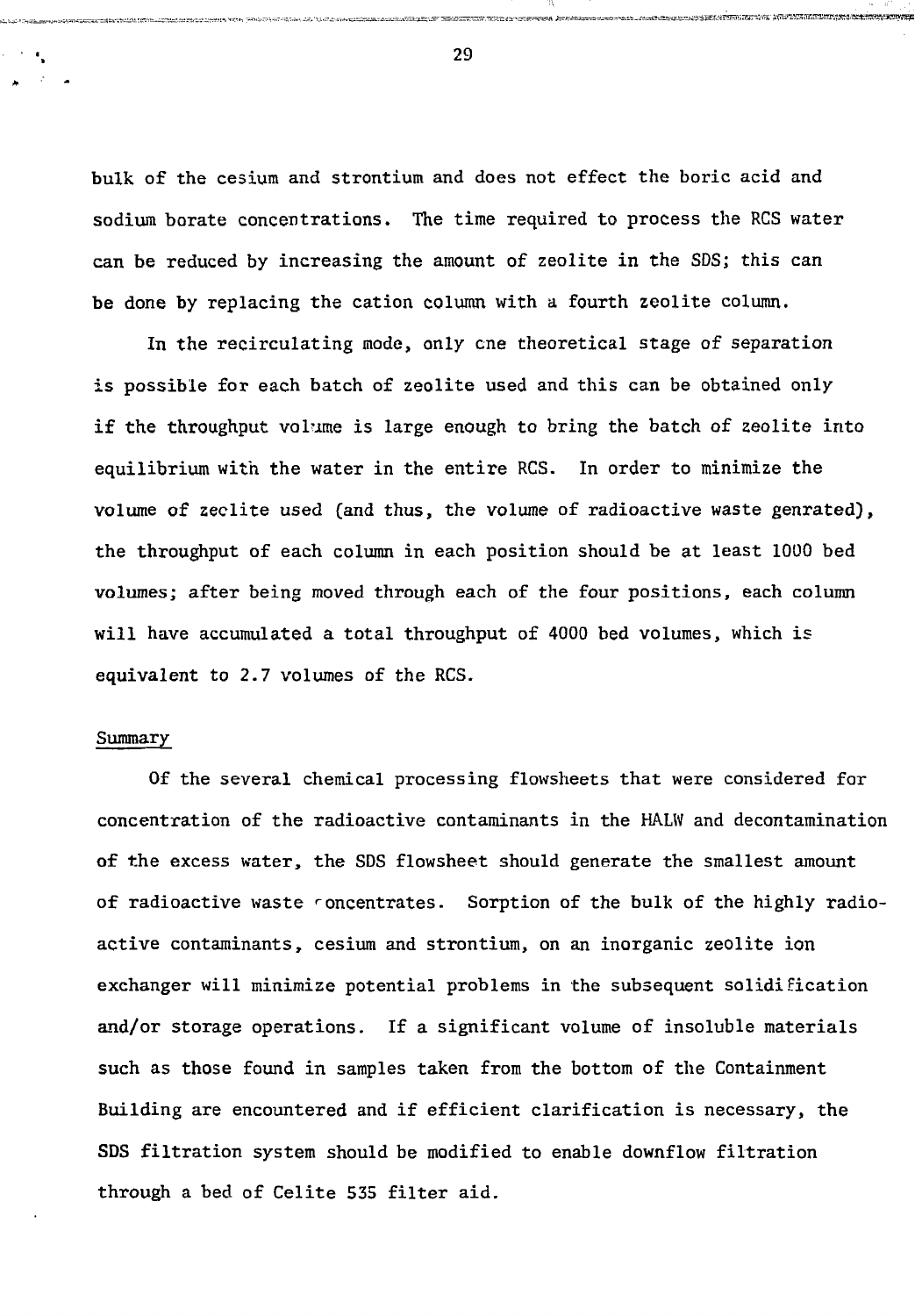Except for tritium, the predominant radioactive contaminant remaining in the effluent water from the SDS, unless it is modified, will be  $^{125}$ Sb; however even if modified, the most hazardous contaminant, relative to the limits of 10CFR20, will be  $^{90}$ Sr. The RCS water must be processed in a recirculating mode, using only the zeolite ion exchange columns of **the** SDS, in order to remove the highly radioactive cesium and strontium while leaving the boric acid and sodium borate concentrations unchanged. This will require circulation of relatively large volumes **of** the RCS **water through** the zeolite columns if the volume of zeolite is to be minimized.

 $\ddot{\bullet}$  . 30

consequence in the control of the